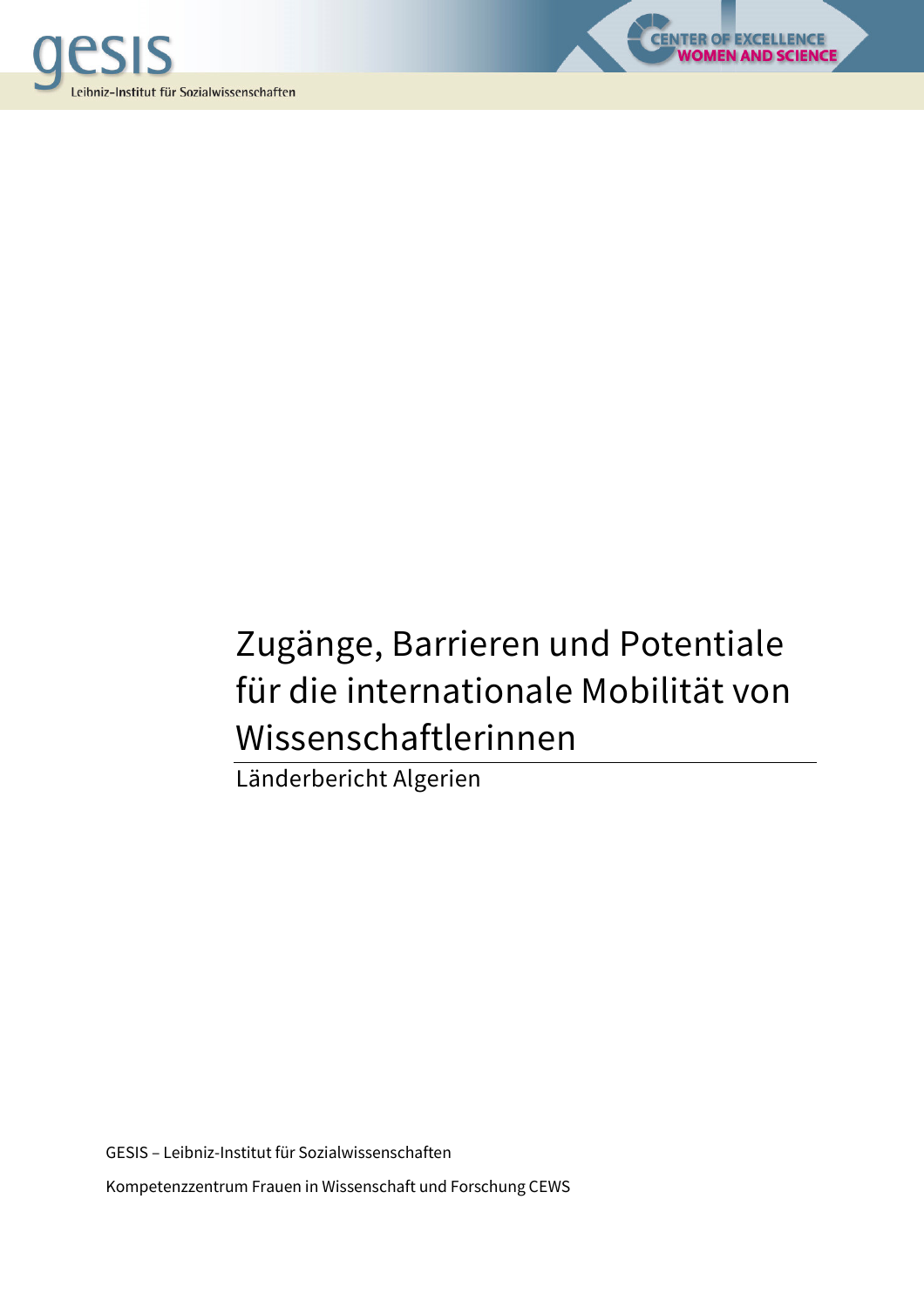# **Country dossier Algeria**

Prof. Louise Morley (*Director)*  Yasser Kosbar (*Research Fellow)*  Centre for Higher Education and Equity Research (CHEER) University of Sussex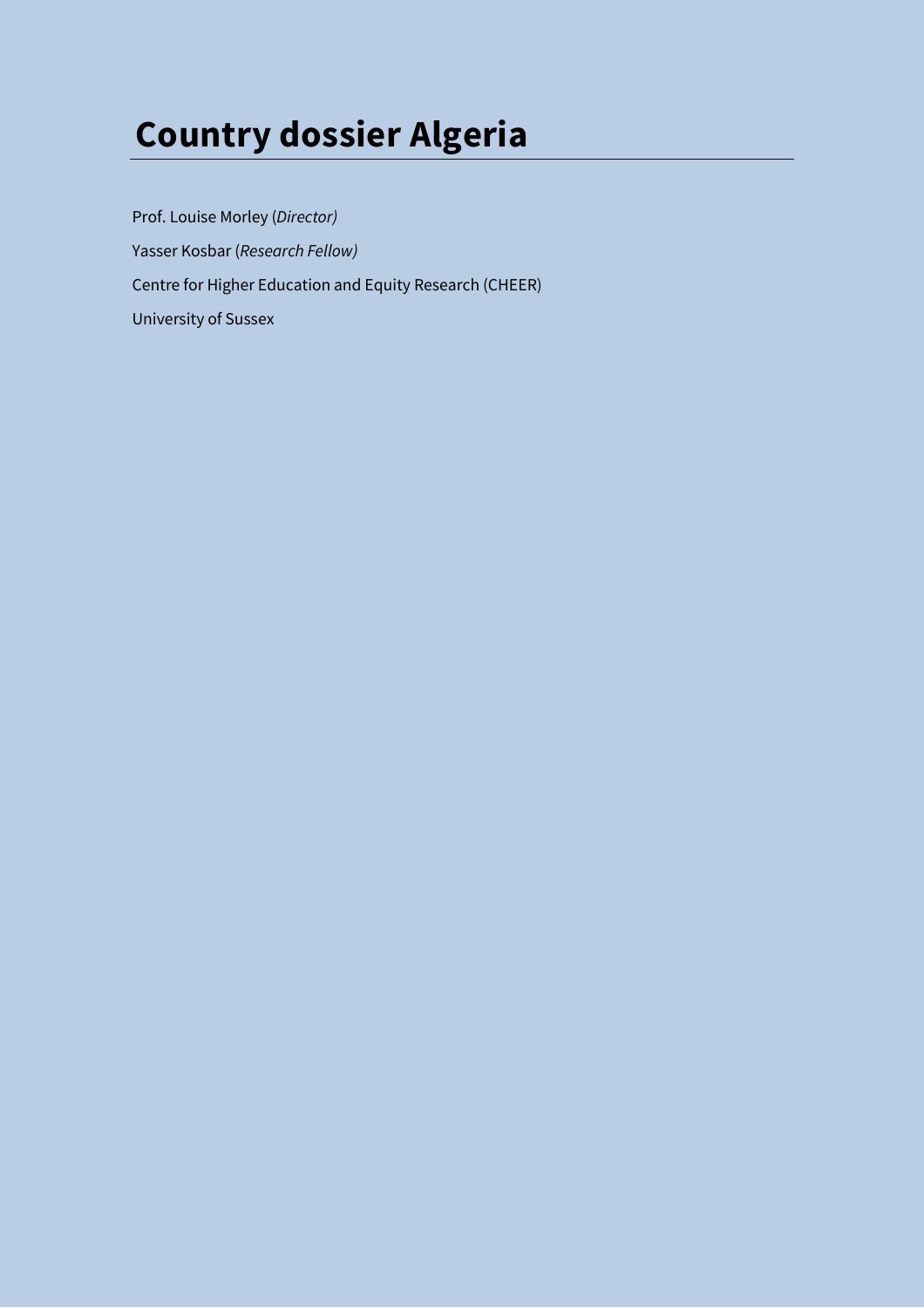# **Table of Contents**

| $\mathbf{1}$   |     |  |  |  |  |  |  |
|----------------|-----|--|--|--|--|--|--|
|                | 1.1 |  |  |  |  |  |  |
|                | 1.2 |  |  |  |  |  |  |
| $\overline{2}$ |     |  |  |  |  |  |  |
| 3              |     |  |  |  |  |  |  |
|                | 3.1 |  |  |  |  |  |  |
|                | 3.2 |  |  |  |  |  |  |
|                | 3.3 |  |  |  |  |  |  |
| 4              |     |  |  |  |  |  |  |
| 5              |     |  |  |  |  |  |  |
| 6              |     |  |  |  |  |  |  |
|                |     |  |  |  |  |  |  |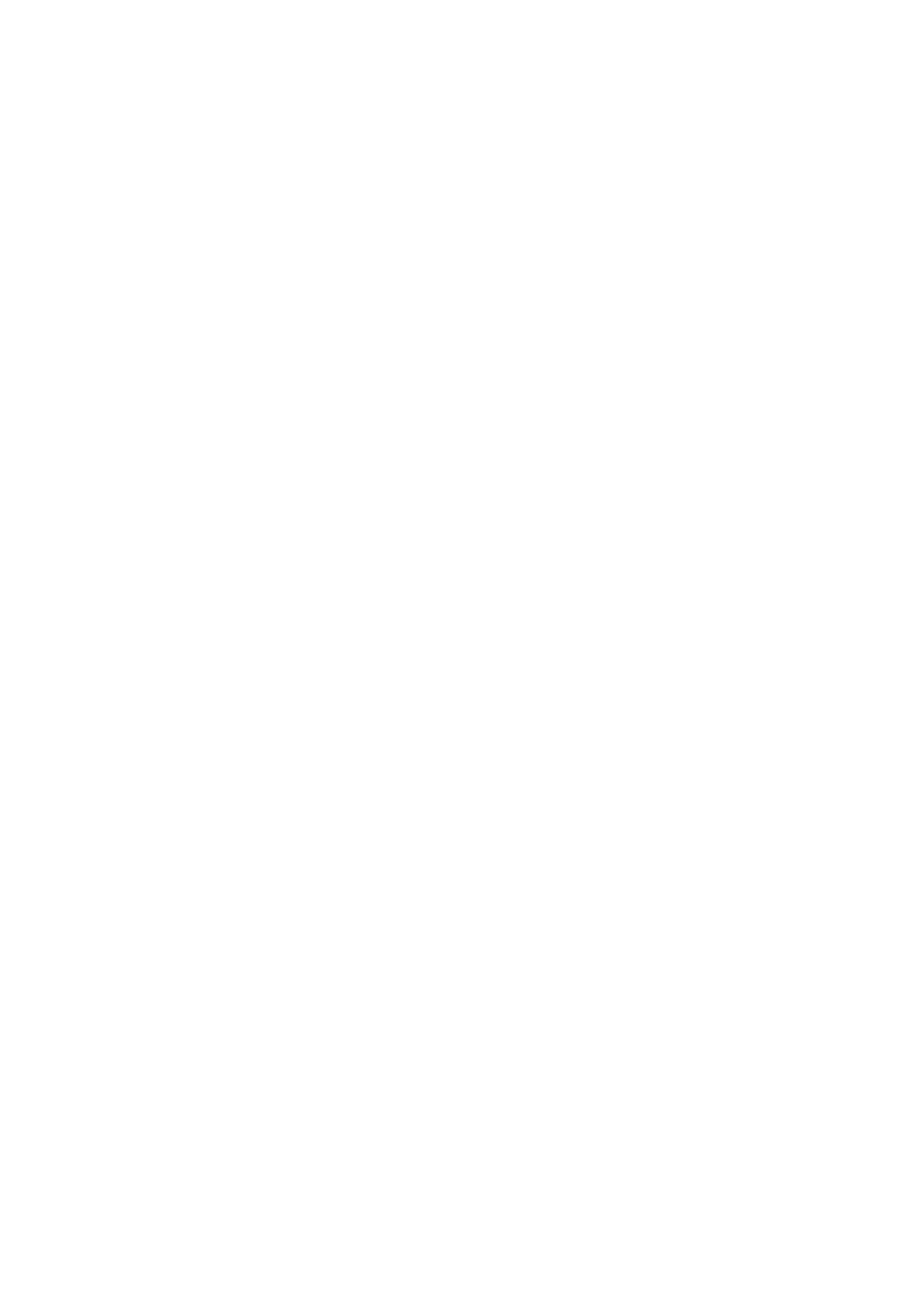# **1 Overview**

Since its independence from France in 1962, Algeria remains a people's democratic republic. The official state religion is the Malachite branch of Sunni Islam. The latest population estimates show Algeria's total resident population nearing 44 million (UNFPA, 2020). Algeria is considered a young nation, with over 84 percent of the population between 10 and 65 years of age. The country's official languages are Arabic and Tamazight. Additionally, there are vernacular Arabic and Berber languages. French is also used as a *lingua franca*.

Since its independence, education has been a key policy domain for development in Algeria. The major source of funding for all levels is the public revenue from oil and taxation. Education funds are reported to be distributed among the primary, secondary and tertiary education levels in the proportion of 30 percent, 30 percent and 40 percent, respectively.

Illiteracy was a major challenge in Algeria, but recent statistics suggest a decline in the illiteracy rate. According to the 1966 census, 75 percent of people aged 10 years and over could neither read nor write at the time of independence. This percentage was 85 percent for women, compared to 62 percent for men. According to estimates by the National Economic and Social Council (CNES), in 2011, the illiteracy rate had dropped to 15 percent for men and 21 percent for women. The UNESCO Institute for Statistics (UIS) data for 2018 suggest that 75 percent of adult women and 87 percent of adult men are now literate.

#### **Table 1 Literacy rate across age groups and by gender**

|                    | <b>TOTAL</b> | MALE | FEMALE |        |
|--------------------|--------------|------|--------|--------|
| Literacy rate (%)  |              |      |        |        |
| 15-24 years        | 97.4         | 97.6 | 97.3   | (2018) |
| 15 years and older | 81.4         | 87.4 | 75.3   | (2018) |
| 65 years and older | 33.5         | 47.9 | 19.7   | (2018) |

Source: UNESCO Institute for Statistics (UIS), 2020a

In Algeria, education at all stages was traditionally a privilege enjoyed largely by men and boys, with higher rates of enrolment at 5-14 years, higher literacy rates as adults, higher diplomas obtained, higher levels of education by age. Post-independence, universal access to education was made compulsory and free for children between the ages of 6 and 16.

In 2018, the Algerian League for the Defence of Human Rights report estimated that around 400,000 children dropped out of school annually in Algeria and that only 250,000 went on to professional training. The report identified the quality of education as a key factor behind the increasing rate of drop out. In order to avoid over-complicating the analysis with a large number of small proportions, the answers to a question administered to a sub-sample comprising young adults (aged 15–29 years) in the 2002 PAPFAM survey ("What is the main reason why [NAME] dropped out of school?") were regrouped by Ouadah-Bedidi (2018) into seven categories as follows: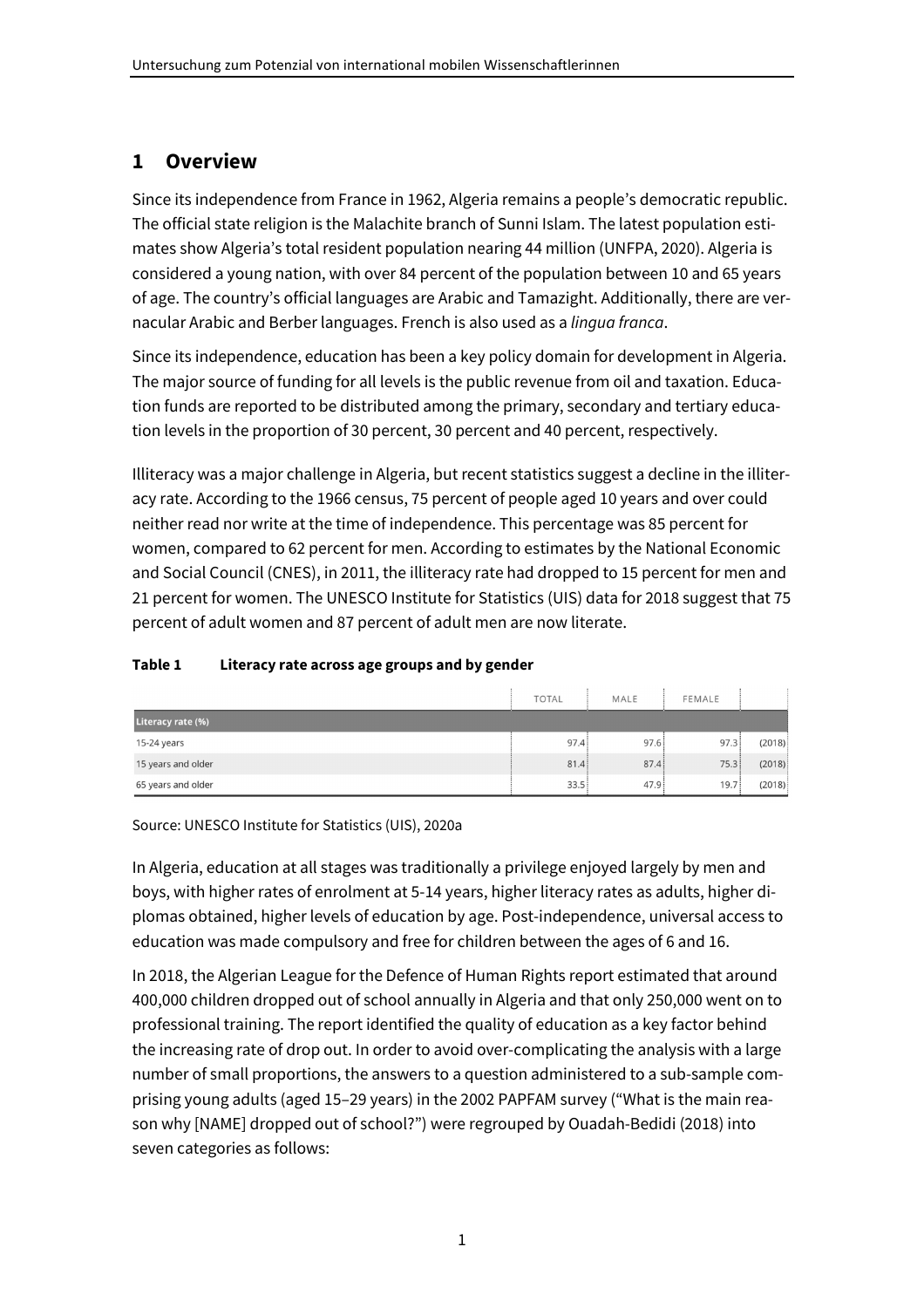

There is a considerable drop in attendance after the age of 16, more so among boys than girls. And contrary to the gender disparities in enrolment rates before the age of 16, beyond this age, these discrepancies are in favour of women (Ouadah-Bedidi, 2018). Once they entered the school system, girls were found to be more likely to take full advantage of their education and continue their studies into secondary school and university. Since the early 2000s, this phenomenon has become increasingly evident in the records of the Ministry of Education and the National Office of Statistics (ONS) (Ouadah- Bedidi, 2004; CNES, 2006; ONS 2006, 2009, 2010, 2011 and 2013). An OECD report (2020) predicted that changes to online learning as a result of the COVID-19 pandemic may have some negative consequences in terms of dropout rates.

After independence, the September 1962 Constitution made Islam the official state religion but also guaranteed equality between the sexes and granted women the right to vote. Ten women were elected deputies of the new National Assembly. One of them, Fatima Khemisti, drafted legislation to encourage more education for girls. Passed in 1963, the 'Khemisti Law' raised the minimum age of marriage for girls to sixteen. The Union Nationale des Femmes Algeriennes (UNFA) was formed, and Algeria saw the rise of a radical women's movement and of feminist organisations which developed critiques of patriarchy and authoritarianism – both on the part of the state and of Islamic fundamentalism – and drew attention to the importance of rights and equality to democratisation and national advancement (Moghadam, 2008). The 2018 data suggest that women hold 25.8 percent of the seats in Algeria's parliament (lower chamber) and only 6.8 percent of upper chamber seats (IPU, 2018).

## **1.1 The Higher Education landscape**

The Algerian higher education landscape has changed significantly since independence, when higher education in Algeria was limited to a single university in Algiers and two engineering schools (one multidisciplinary, the other specialising in agronomics) on the outskirts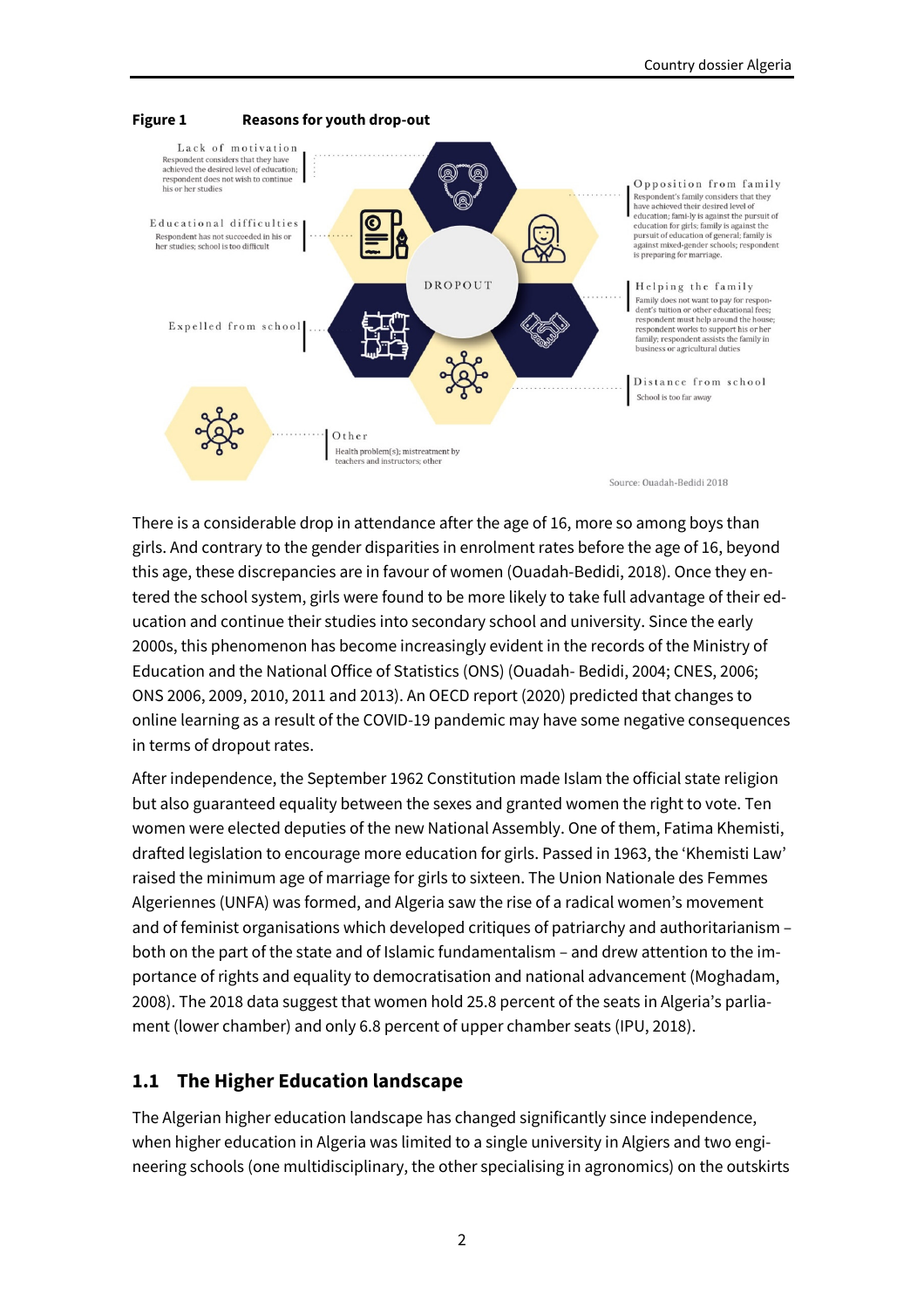of the capital. There are now 106 higher education institutions distributed over 48 states (*wilayas*). The geographic distribution of higher education providers shows a saturation in the northern and north eastern regions of the country. This poses challenges in terms of local mobility – especially for women from rural and marginalised communities in the south.



**Figure 2 Geographic distribution of higher education institutions (HEIs)** 

All holders of the Baccalaureate or a recognised foreign equivalent have access to higher education and training. There has been a demographic boom in Algerian higher education. One in 120 young people between 20 and 30 years old attended university in the early 1970s. Today, it is one in five (Meyer and Benguerna, 2019). In the 2015–16 academic year, there were around 1,313,540 registered undergraduate students (European Commission, 2018). One third of all registered students now study at Masters' level. Doctoral registration increased from 21,000 to 57,000 from 2010-2016 (Meyer and Benguerna, 2019). Recent gender-specific data concerning postgraduates remain lacking. However, the present study was successful in obtaining figures and statistics (see Figures 5–7) to further understanding of the gender composition in Algerian higher education, although detailed and specific data such as gender and discipline remain unavailable.

Higher education is delivered by three different types of institutions:

- 1. **Public scientific, cultural and professional establishments** directly supervised by the Ministry of Higher Education and Scientific Research
- 2. **Public administrative establishments** attached to other ministries but whose educational activities are supervised by the Ministry of Higher Education and Scientific Research
- 3. **Private** higher education institutions.

Source: Ministry of Higher Education and Scientific Research (MESRS), 2017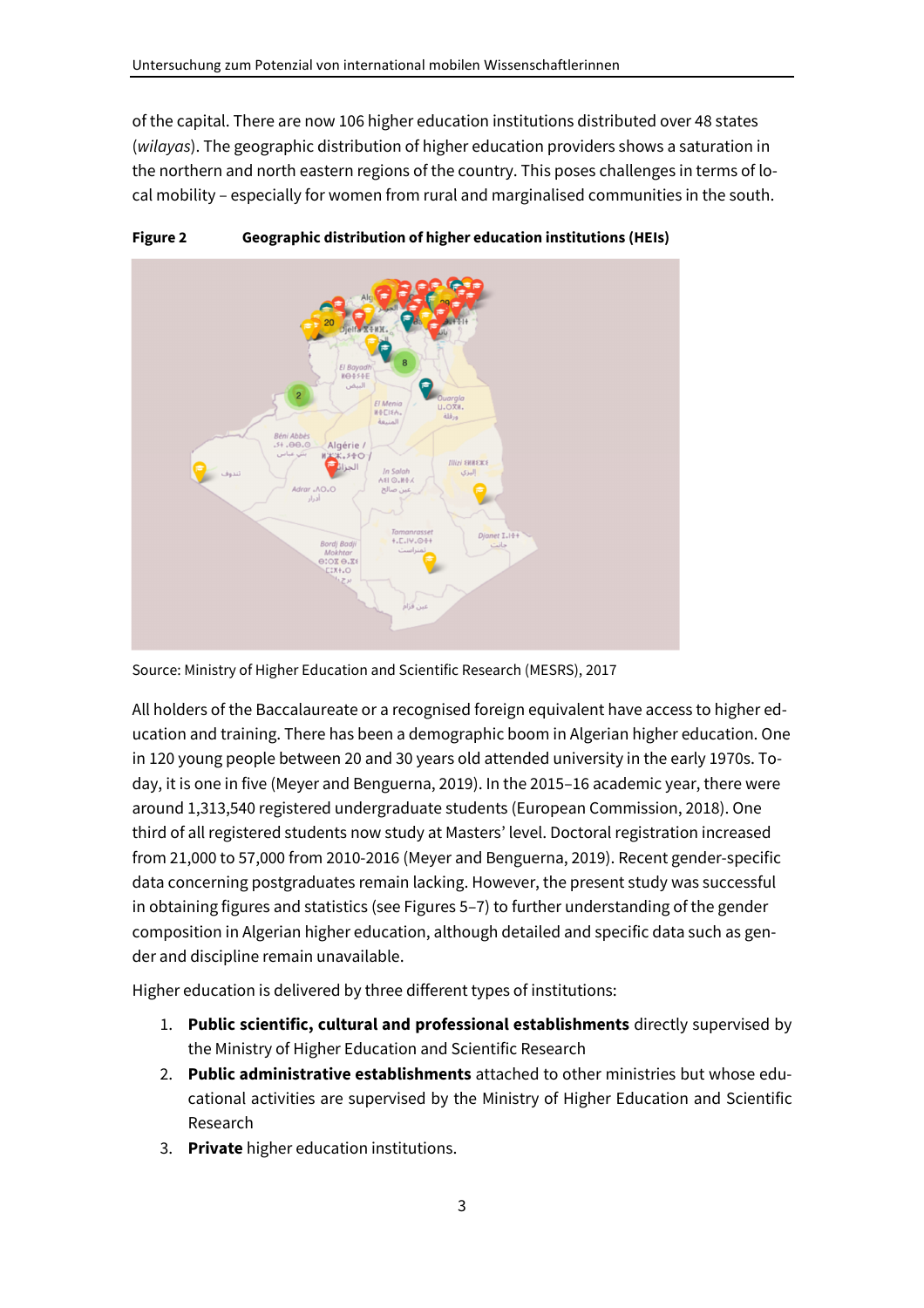

**Figure 3 Higher Education Composition** 

Source: MESRS, 2020

All education, from primary to doctoral level, is free in Algeria. In addition to tuition fees, the government meets the costs of accommodation, food, and transport for students in the country's public universities (Bensouiah, 2018). For the year 2018, the budget allocated to the higher education sector and scientific research, was DZD 313 billion (US\$2.6 billion). **Figure 4 Buget allocation for higher education in billion DZD** 



Source: Benounissa and Benabou, 2015

Algeria's financial crisis as a result of the fall in oil prices means that the maintenance of state subsidies to this sector has come under increased pressure, especially as the creation of private universities is still new. The Algerian Ministry of Higher Education and Scientific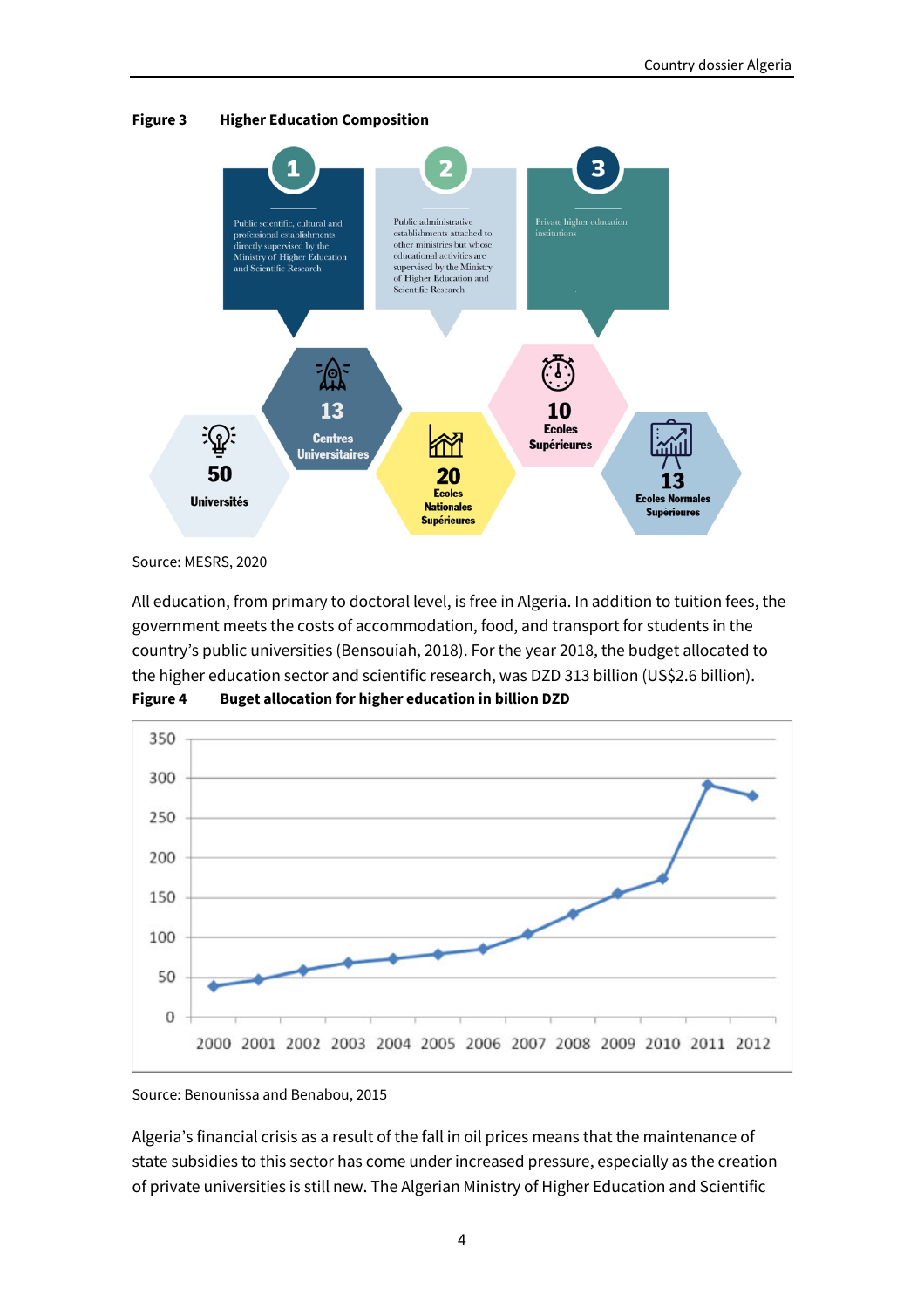Research has recently begun accepting applications from private education providers for higher schools and universities (Zaghlami, 2018).

The administration of higher education remains centralised in Algeria. The Ministry of Higher Education and Scientific Research runs the Exceptional National Programme, which over the last ten years has awarded 4,200 grants to teachers finalising their doctoral theses and 1,500 doctoral grants to leading students.

Algeria has 10 universities in the overall *Times Higher Education World University Ranking*. The highest-ranking university in Algeria is Ferhat Abbas Sétif University, which is ranked in the 501–600 section. Concerns are mounting about the effect of the soaring demand for higher education on quality of provision.

The Algerian League for the Defence of Human Rights (LADDH - Ligue Algérienne pour la Défense des Droits de l'Homme) has highlighted a deterioration in the quality of student experience, ranging from accommodation to catering. In a statement released in late July 2018, LADDH also criticised the mismanagement of the academic process, particularly at postdoctoral levels (Bensouiah, 2018). The State HEI system is under strain from its rapid massification. A major challenge is the staff/student ratio in Algerian universities. As of 2018, there were 59,217 academics in the country, and the teacher to student ratio was 1:7 in some disciplines, such as medicine, but 1:50 in others (Bensouiah, 2018)

## **1.2 Research**

There are concerns about the research culture in Algeria. The National Council of Higher Education Teachers (CNES) has highlighted the challenges facing academics in getting published, including the low number of journals approved by the ministry for the publication of scientific research by Master's and doctoral students.

The research culture in Algeria remains governed by centralised bodies and frameworks. The General Directorate for Scientific Research and Technological Development (DG-RSDT) was established in September 2009 with a brief to define five-year scientific national research plans, mobilise existing knowledge sources, develop and sustain the creativity which leads to innovation, and point towards a knowledge-based societal model founded on creative knowledge and its dissemination, renewal and absorption within society. It also aims to improve the research environment with a greater availability of equipment and documentation (Benouar, 2013).

One question is whether research is innovative, collaborative across sectors, and focussed on societal problem-solving:

*Most of the Algerian higher education institutions work separately from their surroundings, unable to open up and interact with society and industry. Therefore, they are not empowered to research and deal with the real problems affecting individuals and society, nor offering doable and feasible solutions (Benouar, 2013: 366).*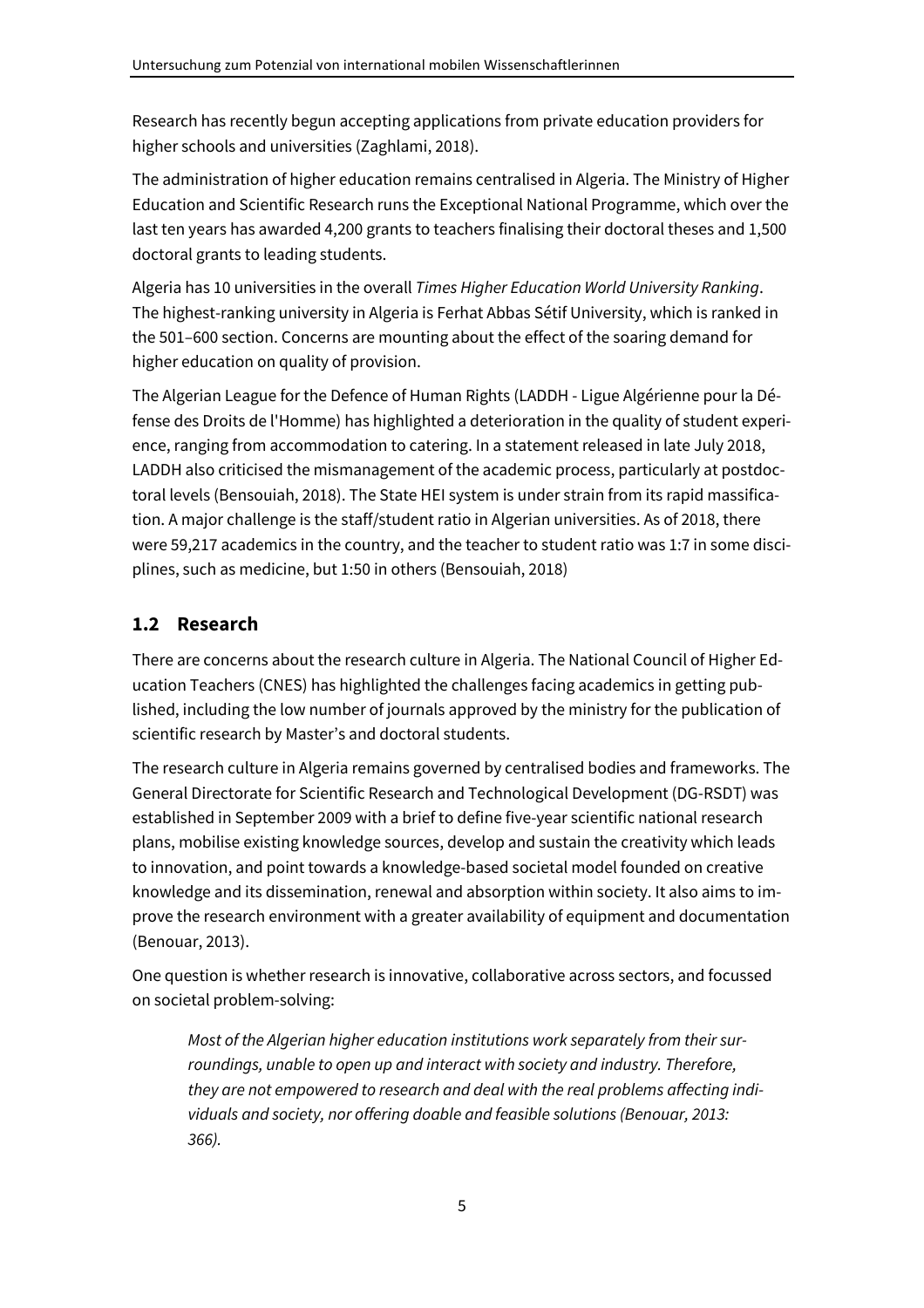The apparent lack of interaction between universities and their external environment has been researched by Saad et al (2020), who found some evidence of collaboration but limited to training and network development. They argued that this could be explained by the universities' strong teaching orientation and low level of research capabilities. They found that spin-off collaboration seems to be associated with specialised universities or those that are focused in their academic activities.

In 2016, Algeria signed a collaboration agreement on scientific research with South Africa. In the same year, 32 universities across Algeria also launched the 'Fab lab', which is a concept for 3D printing and innovation developed by MIT in the USA (General Directorate of Scientific Research and Technological Development, DGRSDT, 2016).

# **2 Women's academic careers**

Algeria ranks 132 out of 153 in the *Global Gender Gap Index* (World Economic Forum, 2020). However, gross enrolment in tertiary education in Algeria shows a gender disparity, with females outnumbering male students.

| Table 2 | Gross enrolment ratio in tertiary aducation |
|---------|---------------------------------------------|
|---------|---------------------------------------------|

| <b>TERTIARY EDUCATION</b>        | 2010              | 2011 | 2012 | 2013              | 2014  | 2015 | 2016  | 2017 | 2018  | 2019     |
|----------------------------------|-------------------|------|------|-------------------|-------|------|-------|------|-------|----------|
| <b>Gross enrolment ratio (%)</b> |                   |      |      |                   |       |      |       |      |       |          |
| Total                            | 29.9:             | 31.2 | 32.2 | 33.9 <sup>1</sup> | 34.5  | 36.8 | 42.6: | 47.6 | 51.4: | $$ :     |
| Female                           | 35.4 <sup>3</sup> | 37.1 | 38.6 | 40.9              | 41.9: | 45:  | 53.6  | 57.2 | 64.4: | $\cdots$ |
| Male                             | 24.5              | 25.5 | 26:  | 27.1:             | 27.3  | 28.8 | 32    | 38.4 | 38.8  |          |

Source: UNESCO Institute for Statistics (UIS), 2020a

The female gross enrolment ratio in tertiary education in Algeria remains above the MENA (Middle East and North Africa) average, and shows a steady increase in gender parity in terms of access and transition through levels of tertiary education (OECD, 2020). In the academic year 2017–2018, there were 1,730,000 students enrolled in Algerian higher education. The female share was 1,081,250 (62.5 percent) (MESRS, 2017. Since the introduction of the LMD (Licence/Bachelor-Master-Doctorate) system in Algeria, a slight increase in enrolment rates has occurred across different levels of undergraduate and postgraduate studies. Recent detailed data with gender-specific scope on postgraduate study levels remain lacking.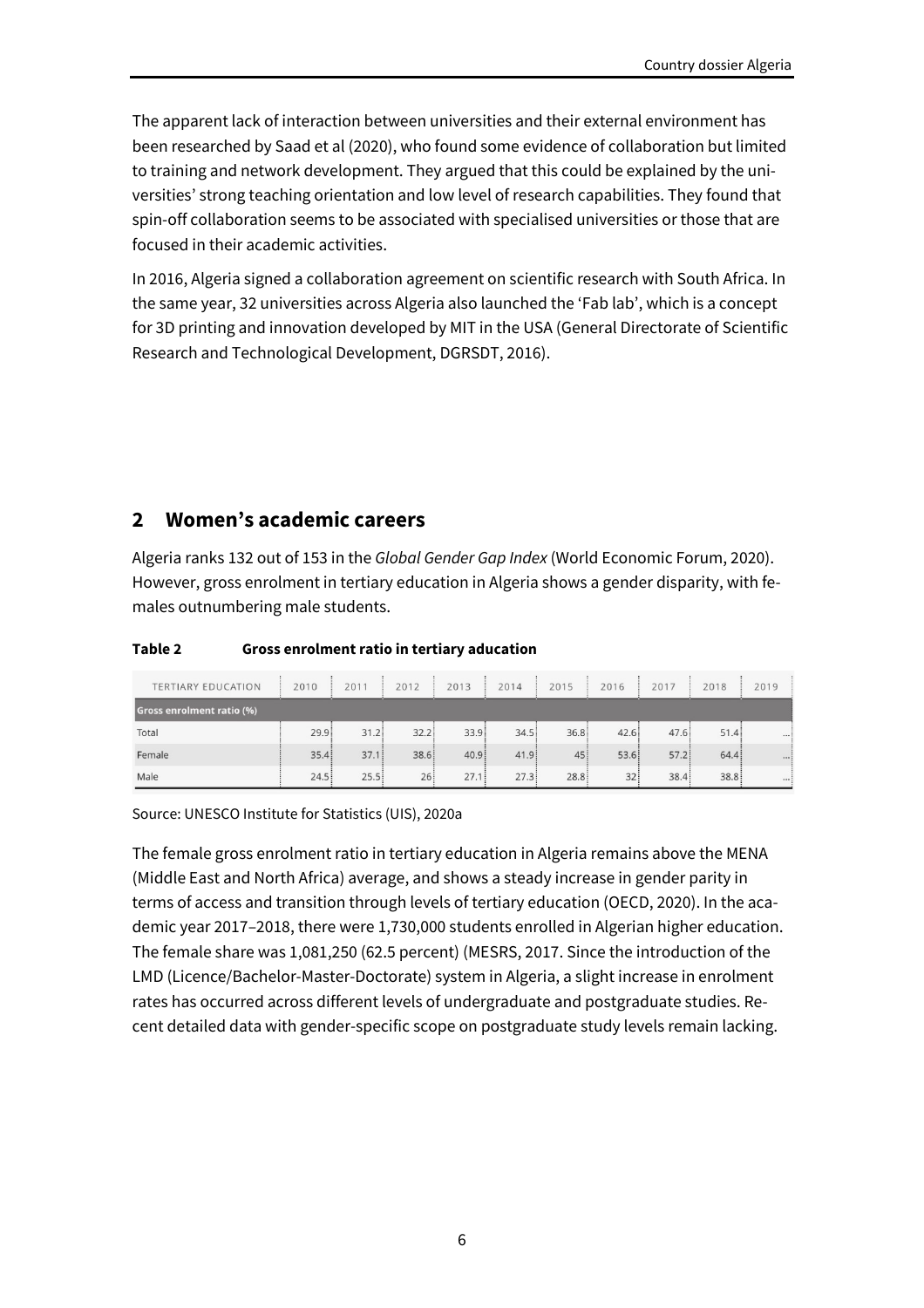

#### **Figure 5 Development in enrolment in undergraduate studies**

Source: MESRS, 2017



**Figure 6 Development in enrolment in postgraduate taught degrees** 

Source: MESRS, 2017

The total number of enrolled students at doctoral level (PhD) grew exponentially between 2010 and 2015 – from 273 to 13,072 students. In 2010, around 48 percent of the total number of PhD students were women, up from 43 percent in 2003–2004 (SHEMERA, 2014).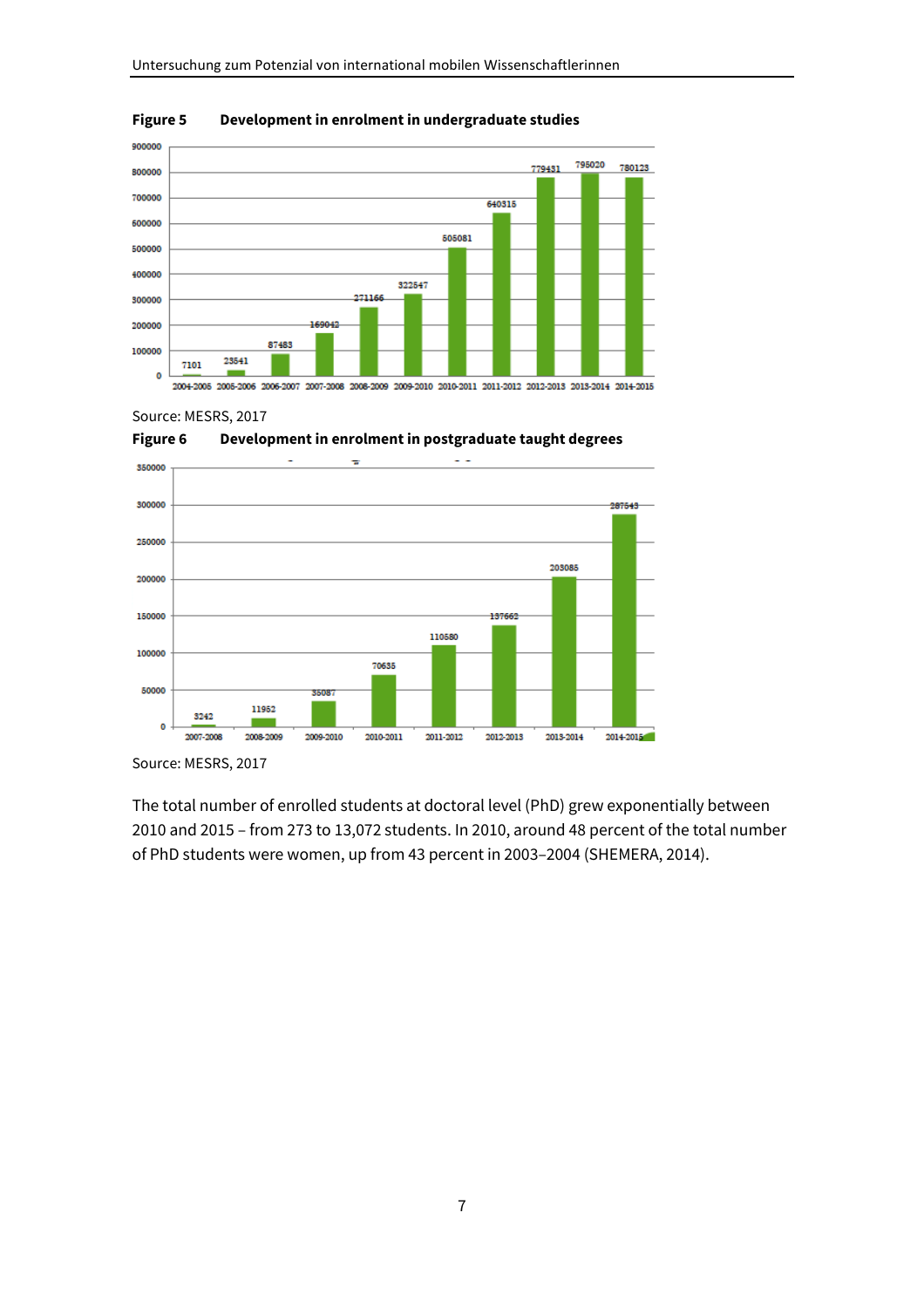

#### **Figure 7 Development in enrolment in postgraduate research (PhD) degree**

Source: MESRS, 2017

Female students outperform their male counterparts in terms of completion and graduation. The gross graduation ratio from first degree programmes in tertiary education (ISCED levels 6 and 7 ) among female students was 39.8 percent – almost double that of their male counterparts, at 19 percent (UNESCO Institute for Statistics, 2020a).

Gender stratification is evident in the distribution of graduates by degree and specialisation. The majority of students are registered in the humanities and social sciences (66 percent), followed by science and engineering (20 percent), natural sciences (below 10 percent) and medical sciences (5 percent). Women tend to be registered for courses in languages or natural and health sciences.

While data are available on women's share as students, very limited data are available on women's share at postgraduate levels and academic careers in Algeria. The data that are available are patchy and uneven. The SHEMERA (2014) report on women in science highlights significant data gaps for Algeria, e.g. the absence of an R&D survey. Whenever the total number of researchers aged 25–64 has been reported in the past, e.g. in UNESCO (2004), this figure has not been broken down by sex, but by main fields of science. Regarding PhD level, there are sex-disaggregated data on the number of PhD students, but no information is available on PhD graduates. The SHEMERA authors reported that it was not possible to break down the numbers of women and men academics by main field of science or by age, nor were there raw data to estimate the gender wage gap in science or research.

#### **Figure 8 Proportions of men and women in a typical academic career, students and academic staff**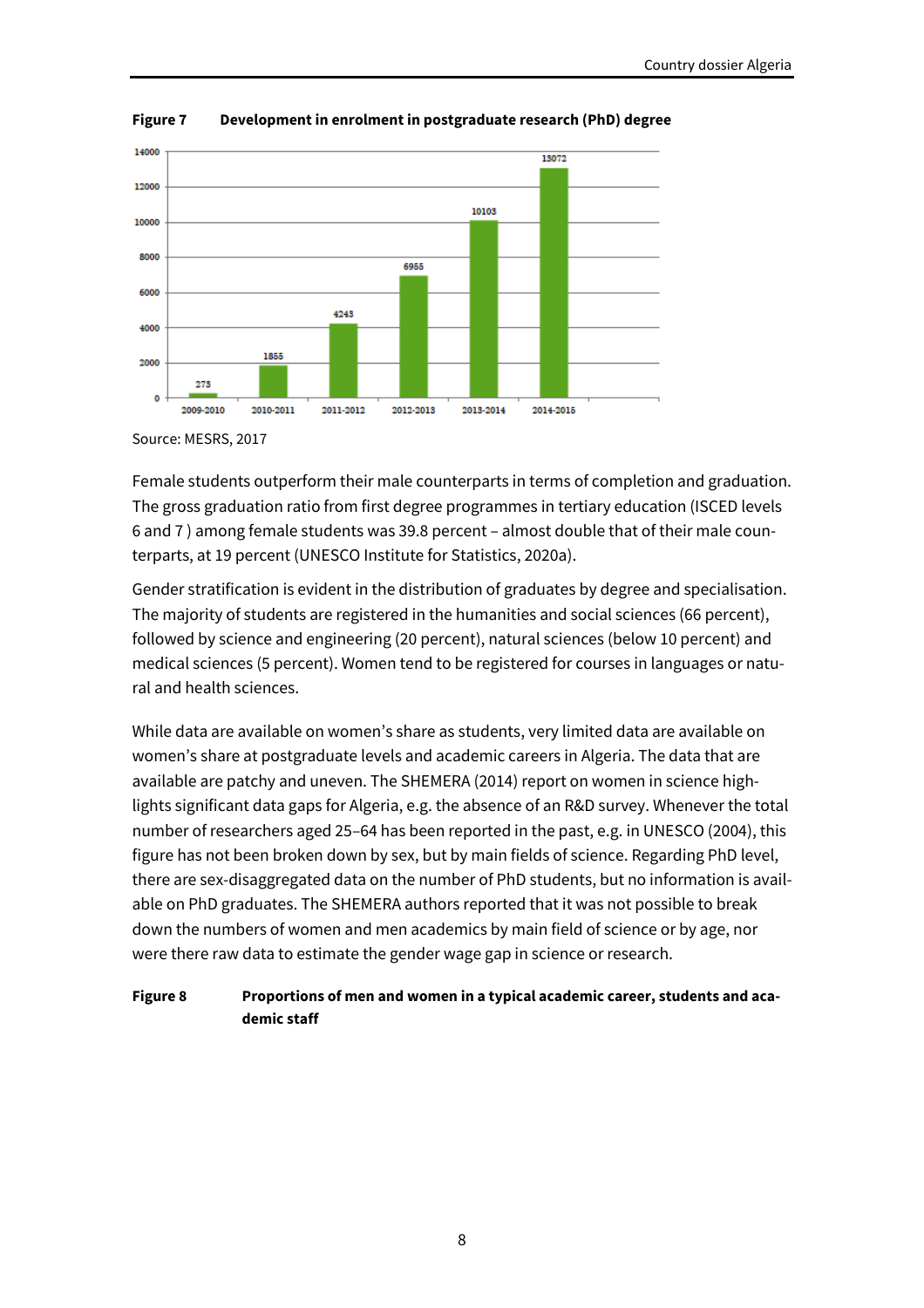

Source: SHEMERA, 2014, Graph 1, p. 5

The few studies on women's academic careers that include Algeria have often been completed using raw data – for example from university websites – since no official statistics exist or they are unavailable. For example, Karam and Afiouni (2014) found that, at the two Algerian universities that they studied (Qasntenah University and Saad Dahlab Blida), 32.3 percent and 36.8 percent of the assistant professors, respectively and 7.1 percent and 3.1 percent of the associate professors, respectively, were women, whereas women accounted for less than 3 percent (2.7 percent and 0.8 percent, respectively) of the full professors.

From the limited data that do exist, it is evident that the science research culture has traditionally been male-dominated in Algeria, despite the strong presence of women in higher education as students. This can be attributed to social pressure on women to start families and subsequently meet the demands of unpaid household labour, as well as to social prejudices about international mobility. However, according to the very limited available data, the situation appears to be gradually changing. According to UNESCO (2014), women comprised approximately one-third of science, technology, and engineering researchers in Algeria in 2014 (Greene & Richmond, 2016). The recent data on the number of faculty in higher education show that the share of female faculty increased from 37 percent (20,104) in the academic year 2014-2015 to 47 percent (28,200) in 2017–2018 (ESAGOV, 2019). UNESCO Institute for Statistics (2020) reported that, as of 2017 Algeria had the second-highest rate of female researchers in Africa (47.1 percent) after Tunisia. It is evident that there is an urgent need for more data to be collected on academic women's career trajectories in Algeria.

| <b>Faculty number/Year</b> | 1999-2000 | 2014-2015 | 2015-2016           | 2017-2018           |  |  |
|----------------------------|-----------|-----------|---------------------|---------------------|--|--|
| <b>Total faculty</b>       | 17, 460   | 50,000    | 54,335              | 60,000              |  |  |
| <b>Female share</b>        | N/A       | N/A       | 20,104 (37 percent) | 28,200 (47 percent) |  |  |

**Table 3 Development in faculty size and female share** 

Source: ESAGOV, 2019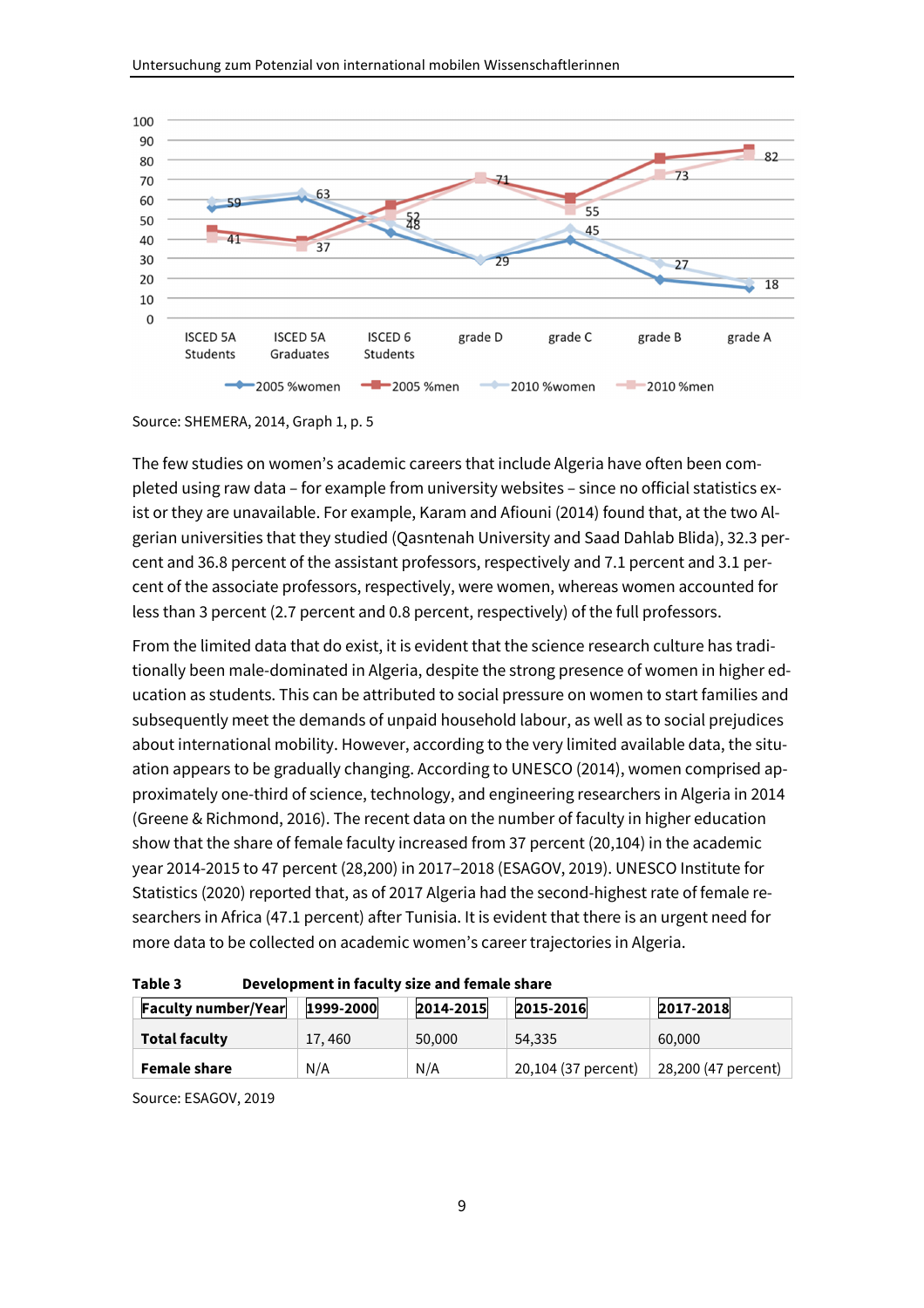# **3 Internationalisation in Higher Education**

## **3.1 Public Policies**

International university partnerships have been established, providing support to Algerian institutions that have reorganised the architecture of university studies, deepening the LMD system, and adjusting programmes by introducing vocational training into new or revamped courses. International cooperation measures have been taken with the aim of supporting higher education reform.

The Ministry of Higher Education and Scientific Research has signed up for all the multilateral programmes designed to contribute to higher education reform, improved management of establishments, strengthening of institutions, development of new study programmes, networking, and the expansion of the education offer based on current demand for qualifications. The aim was also to encourage and facilitate multilateral cooperation with the higher education institutions, authorities and bodies of European Union (EU) Member States, placing emphasis on reforming and modernising higher education. For example, the University of Tlemcen in Algeria hosted one of the five hubs of the Pan African University (PAU), which focusses on the development of post-graduates, PhD candidates and applied research across Africa. In partnership with the German government, the PAU institute offers graduate students access to academic research and hands-on training in areas vital to the future of African development – water, energy and the challenge of climate change (United Nations University, 2016).

The Ministry for Higher Education and Scientific Research's cooperation programme has featured programmes to enhance internationalisation, for example, the support programme for mobility and advanced training abroad, which has provided 308,100 person-months of internships.

Over the last years, bilateral cooperation has resulted in a substantial increase in international agreements between universities. These agreements are geared towards dealing with the specific needs of Algerian universities, particularly the mobility of high-level staff and support with postgraduate studies, which accounted for an average of 1,500 agreements. They have also made it possible to initiate and develop high-level scientific collaborations and joint research projects between Algerian and foreign research teams, to establish networks between scientific communities through research partnership hubs, and to train young Algerian students and teachers through research.

Quality constitutes a challenge for the internationalisation of higher education in Algeria. Despite the massive investment in Algerian higher education, there remain significant challenges to meet global standards and to become an attractive study destination. There are currently more than 10,000 foreign nationals, from 61 different countries, studying in Algeria. However, only 1 percent of the 35,899 registered students at Algeria's top-ranked university (Ferhat Abbas Sétif University 1) are international (Times Higher Education, 2020).

A major factor in international mobility is the English language (Morley et al, 2019, 2020), which has traditionally been absent from many former French colonies. The choice and use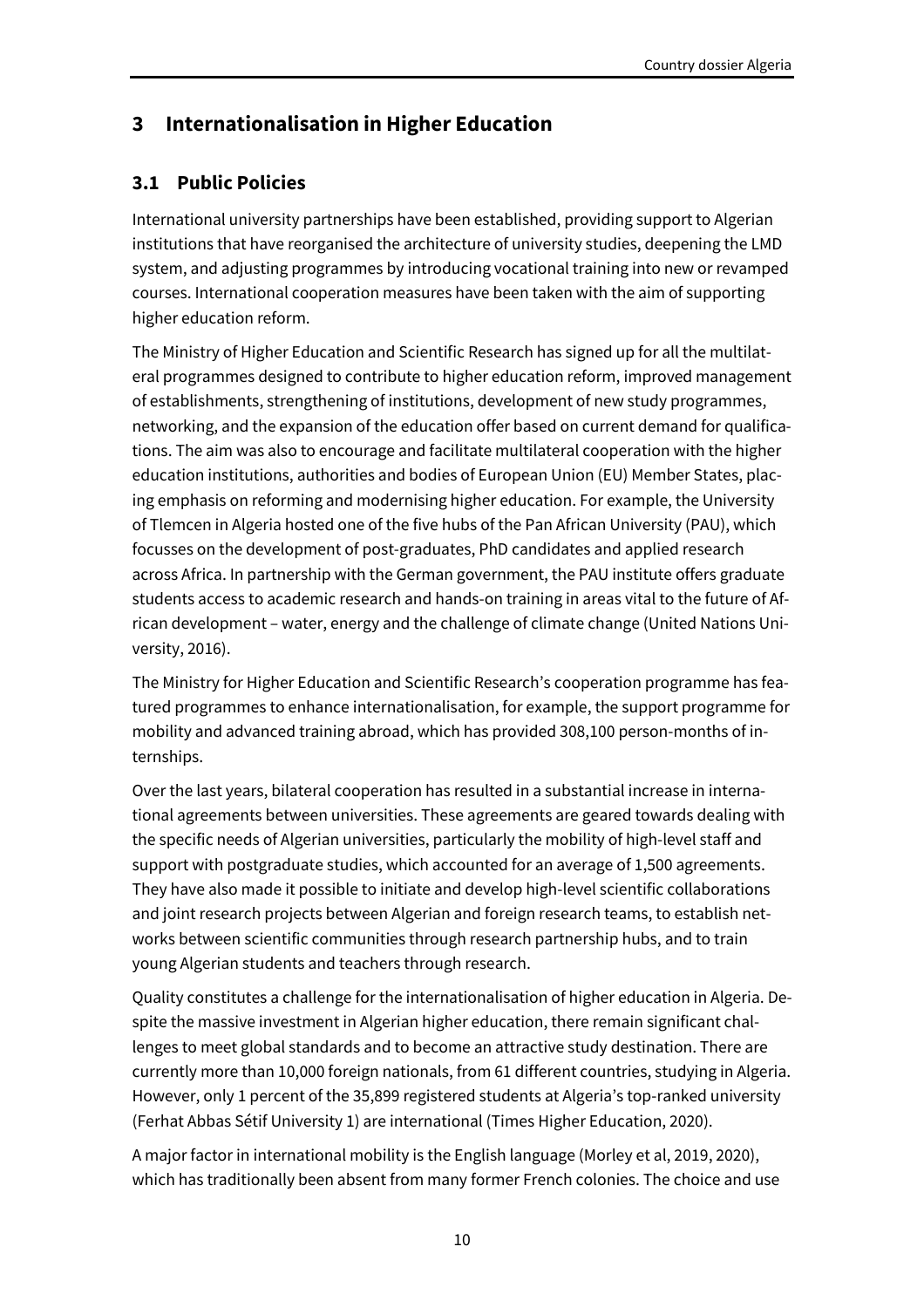language as the medium of instruction remains a huge obstacle facing Algeria's efforts for internationalisation. In the educational sector, the Arabic language is the exclusive medium of instruction in Algerian primary and secondary schools and in the humanities at the university level. However, French has traditionally been the key language for studies in scientific disciplines in higher education (Benrabah, 2014). Driven by ambitious plans to join the global market of internationalised higher education, Tayeb Bouzid, the former Minister of Higher Education, announced in July 2019 the government plans to make English the primary language in Algerian universities. These plans were met with mixed responses. The dispute over the choice of official language in higher education has not yet been settled (Bensouiah, 2020).

The use of English instead of French requires more than political will. Jacob (2019) suggested that Algeria provides a valuable case study to examine the re-creation and impact of narratives of English as the language of movement and opportunities in a context where day-to-day uses of English are almost non-existent. She argued that where French had previously been used to signify access to knowledge, English was viewed as the 'language of science' (p. 9). English, in Algeria, is now equated with a 'language of the future' through its discursive association with the Internet, self-improvement, popular science and academic publishing, and emigration, and the French language is equated with the past (p. 14). English, it seems, has become an important, promoter and gatekeeper of increased opportunities through international mobility, and increasingly is equated with spatial and social mobility.

# **3.2 Patterns of mobility**

The Algerian diaspora plays a major role in the continuation of outward mobility and the choice of mobility destination. It is estimated that there are more than one million executives of Algerian origin working abroad in 2020, according to Fetah Ouazani, president of the Network of Algerian Graduates of French Universities and Colleges (REAGE). Currently, there are between 40,000 and 60,000 Algerian executives living in the United States and Canada. More than 7,000 Algerian doctors and 3,000 computer scientists are based in Europe.

Critics argue that poor quality conditions in Algerian higher education are behind the significant skills flight suffered by the country. The expansion of Algerian higher education has created an excess supply of highly-skilled Algerians. Rather than remaining unemployed at home, many of them have emigrated and joined the already substantial number of Algerians in the diaspora abroad (Mebroukine, 2015).

Well-known Algerian researchers include Belgacem Haba in the United States, who alone holds 1,457 patents for inventions in electronics, obtained mainly in the US and Japan. A graduate of the University of Science and Technology at Bab-Ezzouar, in Algiers, he is listed alongside Thomas Edison in the category for the most productive inventors in the United States. Another is Noureddine Melikechi, a professor of atomic physics at the University of Massachusetts, and affiliated with the American space agency NASA. He was part of the team that made the Curiosity robot which landed on Mars on 6 August 2012.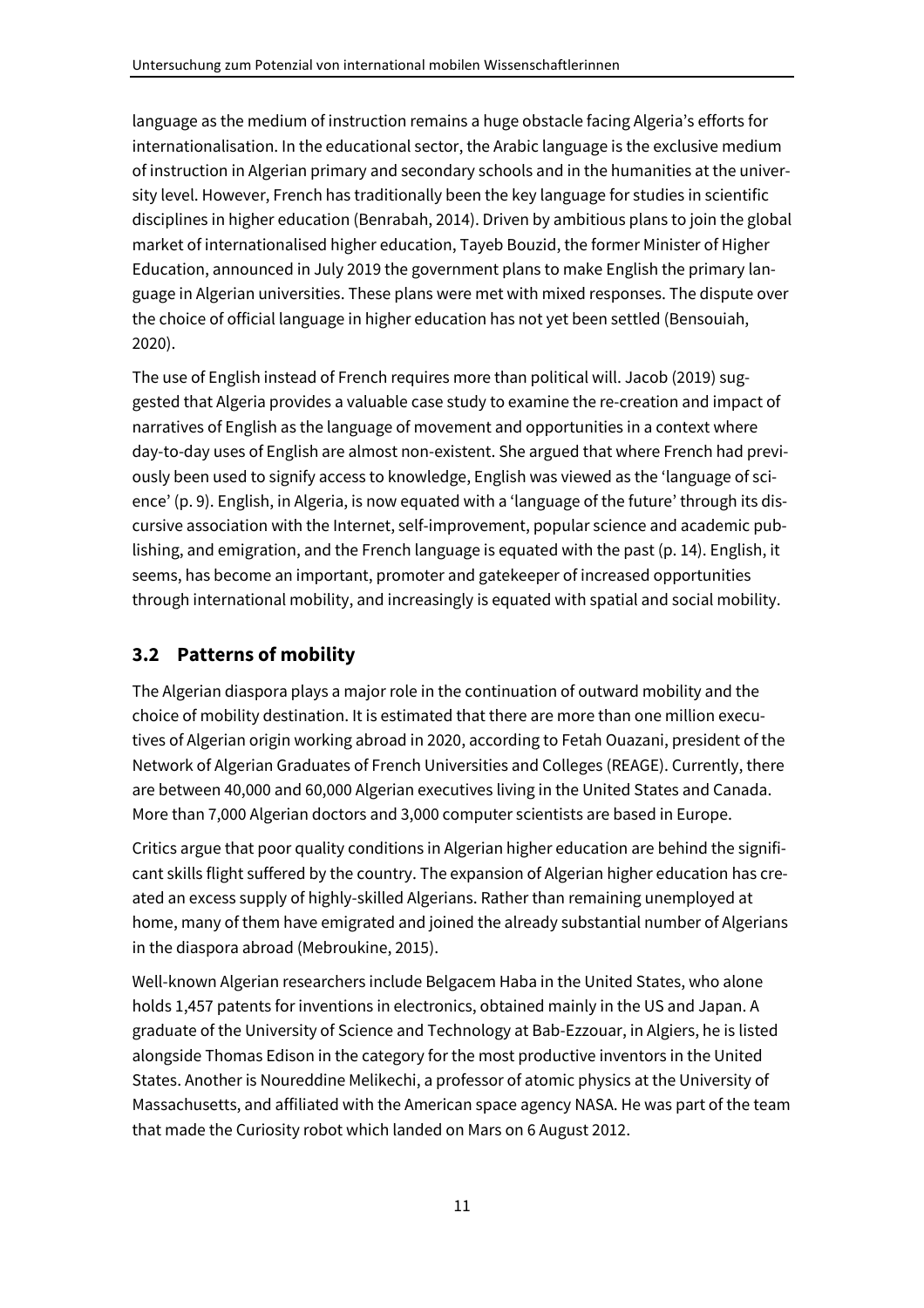A challenge is how to apply the skills and experience developed from the Algerian diaspora to the development of scientific research back home. Rachid Bladehane, Secretary of State for the Diaspora Abroad and Immigration, stated that Algeria intends to attract 25,000 Algerian experts living abroad and to integrate them into the national development effort of the country.

On 1 June 2020, Bladehane told the Parliamentary Foreign Affairs Committee:

*The government intends to integrate these Algerian experts in the development of the national economy and in all the fields in which they excel; namely medicine, electronics, digital and all the sectors currently essential to the evolution of a country like Algeria. A special programme had been presented to the government to oversee their rights in Algeria*.

In addition, diplomatic services had started to establish contact with members of the Algerian community living abroad. Bladehane said an electronic portal would be set up and would include an inventory of the experts' specialisations. In this way a space for exchange and communication could be created between them and the national institutions (Bensouiah, 2020a).

France remains the most favoured destination for outward mobility among Algerian students and academics. France hosts 24,094 Algerian students, the largest share of the total number of Algerian students abroad (29,718). Malaysia comes second, followed by Canada and the United Kingdom. Germany is the 9th most favoured destination for outward students' mobility, with only 210 Algerian students (UNESCO, 2019). There are several explanations for this:

- 1. **French language**: Language plays an important role in the choice of study destinations and the direction of outward international students' mobility. As highlighted earlier, modules and study programmes across the Algerian higher education system are predominantly taught in the French language. An estimated 11 million Algerians read and write in French, which makes Algeria the second largest French-speaking country in the world in terms of number of speakers.
- 2. **Credit transfer**: The Algerian higher education system model bears a large similarity with its French counterparts. This comes with many benefits, such as credit transfer and accreditation between the two systems. Credit transfer is of utmost importance as it ensures that mobility will not cause any disruption to the length of study or any prolongation of the duration of study. It also guarantees that students have various options for outward mobility in terms of duration (short and long).
- 3. **Policy frameworks**: As of 2006, the Ministry of Higher Education and Scientific Research adopted the Bologna Process, which organised higher education into what is called the Licence/Bachelor-Master-Doctorate (LMD) structure with the aim of making Algerian higher education more compatible and comparable, more competitive and more attractive for Algerians and for students and scholars from other countries (Benouar, 2013).
- 4. **Study Abroad Programmes (SAP)**: The most important programmes are those developed with the European Union, which are essentially: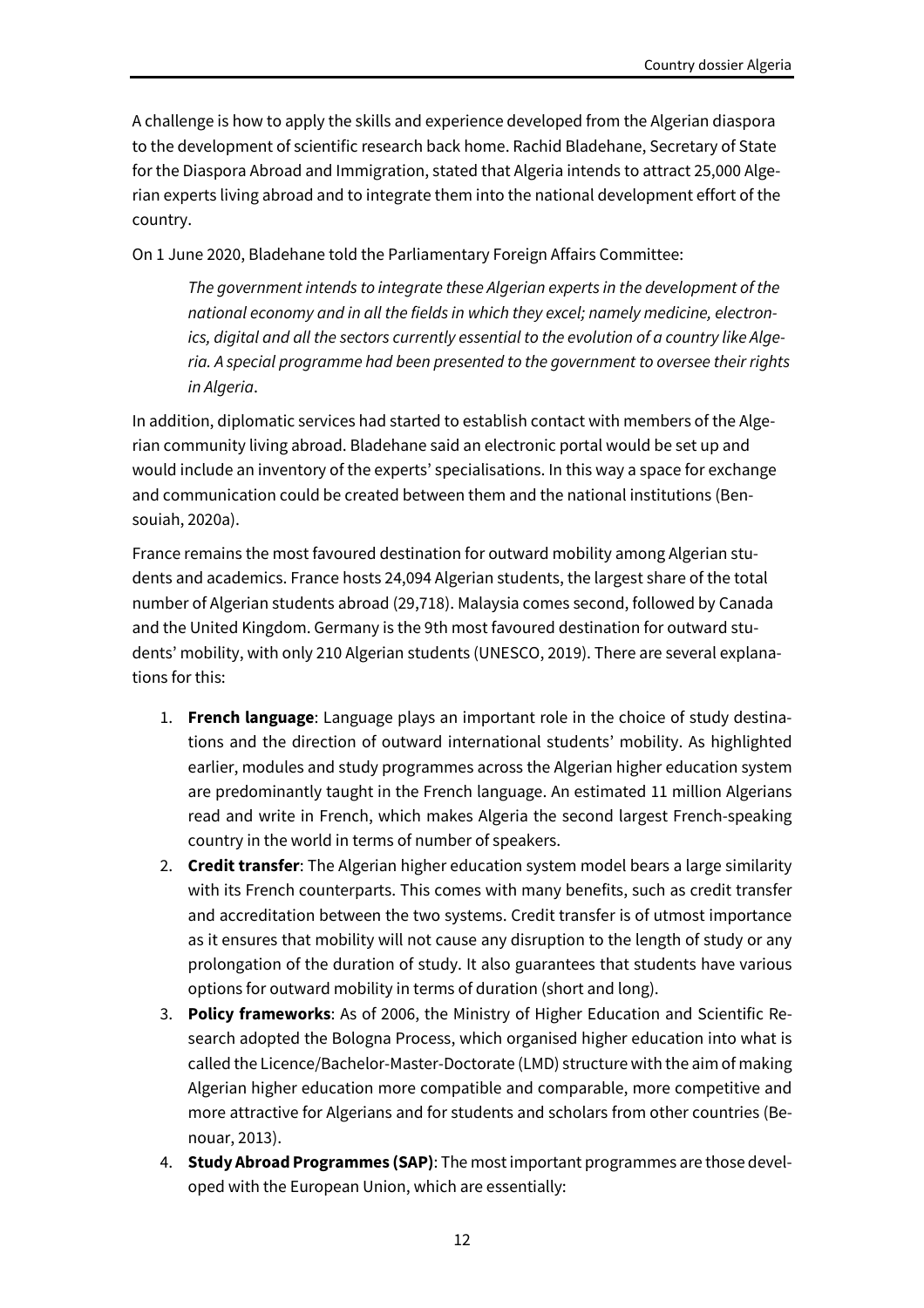- The Erasmus Plus programme (formerly 'Tempus');
- The Erasmus Mundus programme;
- The Horizon 2020 programme (2014-2020) and Horizon Europe (2021- 2027);
- The Higher Education Reform Support Programme ('PAPS-ESRS').
- 5. **Ease of visa procedures and integration into social life**: Algerian nationals enjoy a special status in the French immigration laws. Acquiring a study visa in France is a relatively easy and fast process for Algerian nationals compared with other nationals from the African continent. There is also the question of integration in French society, which thanks to proficiency in the French language makes France a more attractive study destination.
- 6. **Diaspora**: As highlighted earlier, the diaspora plays an important role in shaping the rationale and choice of the study abroad destination. France has the largest number of Algerians in diaspora –approximately 1.7 million. According to Bensouiah (2018): "In France, of the 10,000 immigrant doctors surveyed, 7,000 are were of Algerian origin, 50 percent of them specialists. There are also 100,000 entrepreneurs from Algeria listed in Europe. These skills earn their host countries \$45 billion."

**Employability**: The question of employability – at home or in host countries – after graduation often shapes the rationale for outward students' mobility . Satti Osman Mohamed Nour (2019) cited a variety of drivers, including the worsening of the socio-cultural situation among high-skilled or intellectual elites, graduate unemployment, the rise of rentier and speculative market activities (the Algerian elite), in addition to other reasons such as the bureaucratisation of research.

- 7. **Employment opportunities**: Cheddadi (2018) studied the Fulbright Programme in Algeria and concluded that most Algerian Fulbright scholars find it difficult to re-integrate into the Algerian labour market, and end up seeking employment opportunities overseas. Not only does this contribute to brain drain/circulation, it also undermines the objectives of the Fulbright Programme, namely, to promote understanding between the USA and other countries.
- 8. **Immigration laws**: Recently, immigration laws have changed to welcome high-skilled migrants. Most European countries now offer students who completed a higher education degree a minimum of one year to seek employment opportunities after graduation. In France, Algerian graduates can apply for French citizenship two years after completing a higher education degree. This can provide incentives to many Algerians to choose France as a study destination. In 2016, 16 percent of those who were naturalised in France were Algerian born. There are multiple incentives to acquiring French nationality, including freedom of mobility and employability across EU countries.

## **3.3 Gender and international mobility**

Questions have been posed about how gender relates to opportunities and experiences of internationalisation (Morley et al., 2019, 2020). Mobility is seen as vital in an academic's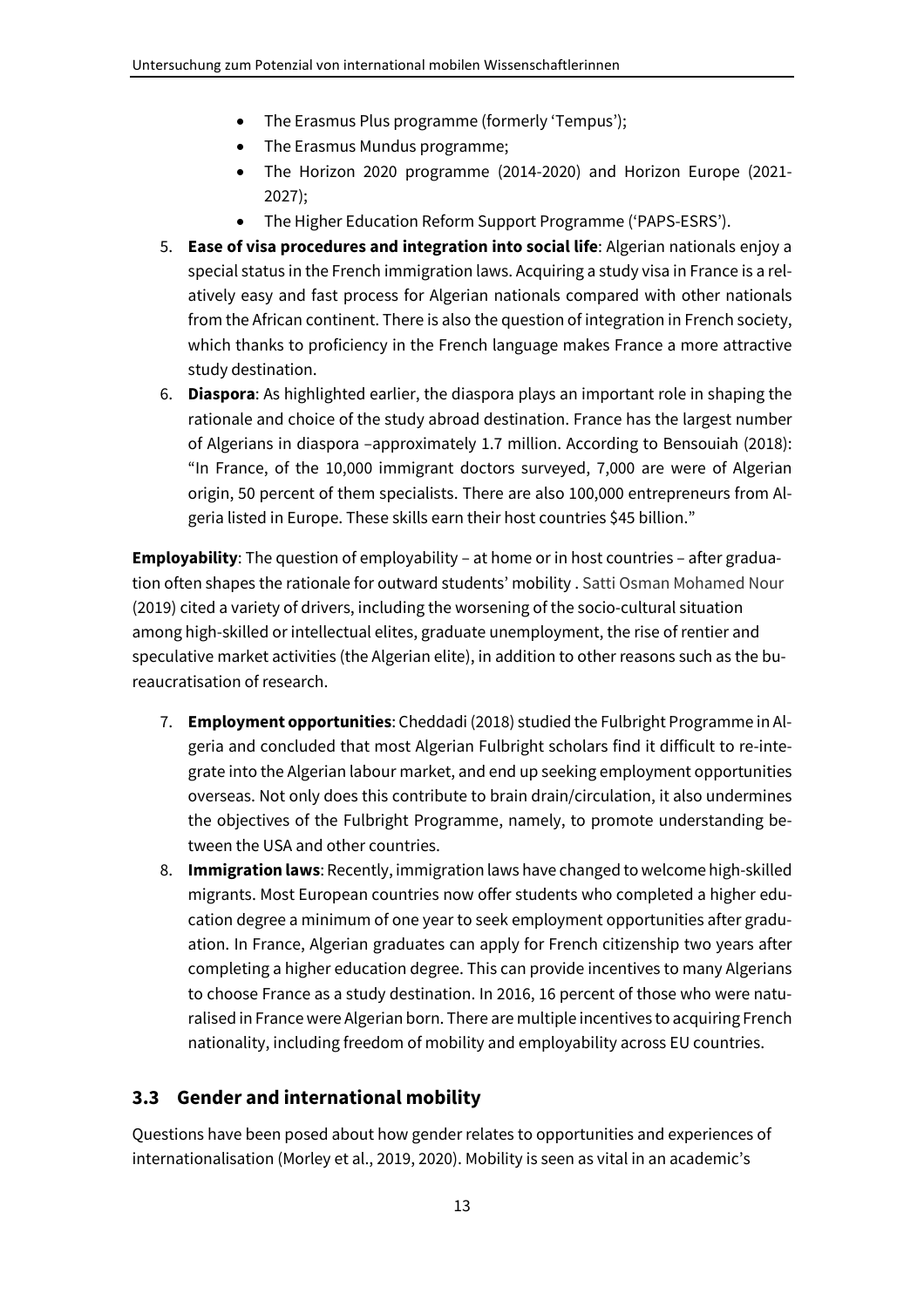career because it provides scholars with opportunities for interaction with other scholars internationally and further professional development. However, opportunities can be highly gendered – especially in Africa (Prozesky & Beaudry, 2019).

Internationalisation makes visible the patriarchal premium (Bhandari, 2017; Jöns, 2011; Matus and Talburt, 2009; Myers and Griffin, 2018; Rosner, 2015). Leemann (2010) suggested that mobility is not viewed as a social experience whose value is neutral, but as something that has value precisely because it can be drawn into fields of asymmetrical gendered relations. She argued that women academics are less geographically mobile than their male counterparts, and that greater geographic immobility can put women at a disadvantage with regard to tenure.

# **4 Study Limitations**

- 1. The availability of gender-disaggregated data on women's academic careers and international mobility is scarce in Algeria. While the UNESCO Institute for Statistics (UIS) collects information on global flows of mobility at tertiary level, it lacks breakdown by gender, age, and socioeconomic status. Some gender-disaggregated data are available on postgraduate studies, but not on academic careers.
- 2. The lack of availability of recent and gender-disaggregated data on outward and inward international mobility in Algeria means that it is challenging to assess and evaluate gendered flows.
- 3. There is a notable absence of recent research studies on Algerian higher education more generally. The studies that do exist are often small-scale inquiries conducted by lone researchers using raw data.
- 4. Many of the policy documents are in Arabic only. We also noted variation in data across different sources, e.g. the number of universities.
- 5. Strong international and inter-regional collaborations in data collection and exchange remain at early stages. Most data are collected by international development organisations, and official state-sponsored data collection frameworks are absent.

# **5 Conclusion and summary of findings**

- 1. Women are entering higher education at all levels as students in high numbers. They are increasing their presence as researchers and as members of university faculty. However, there are very limited data and almost no in-depth research studies on women's academic careers.
- 2. There has been a massive expansion of higher education and an increase in the number of universities since independence in 1962, and more people are now qualified to enter higher education. This demographic boom has been accompanied by concerns about assuring quality in a massified system. There has been a slow development of the private sector to meet growing demands for higher education in Algeria.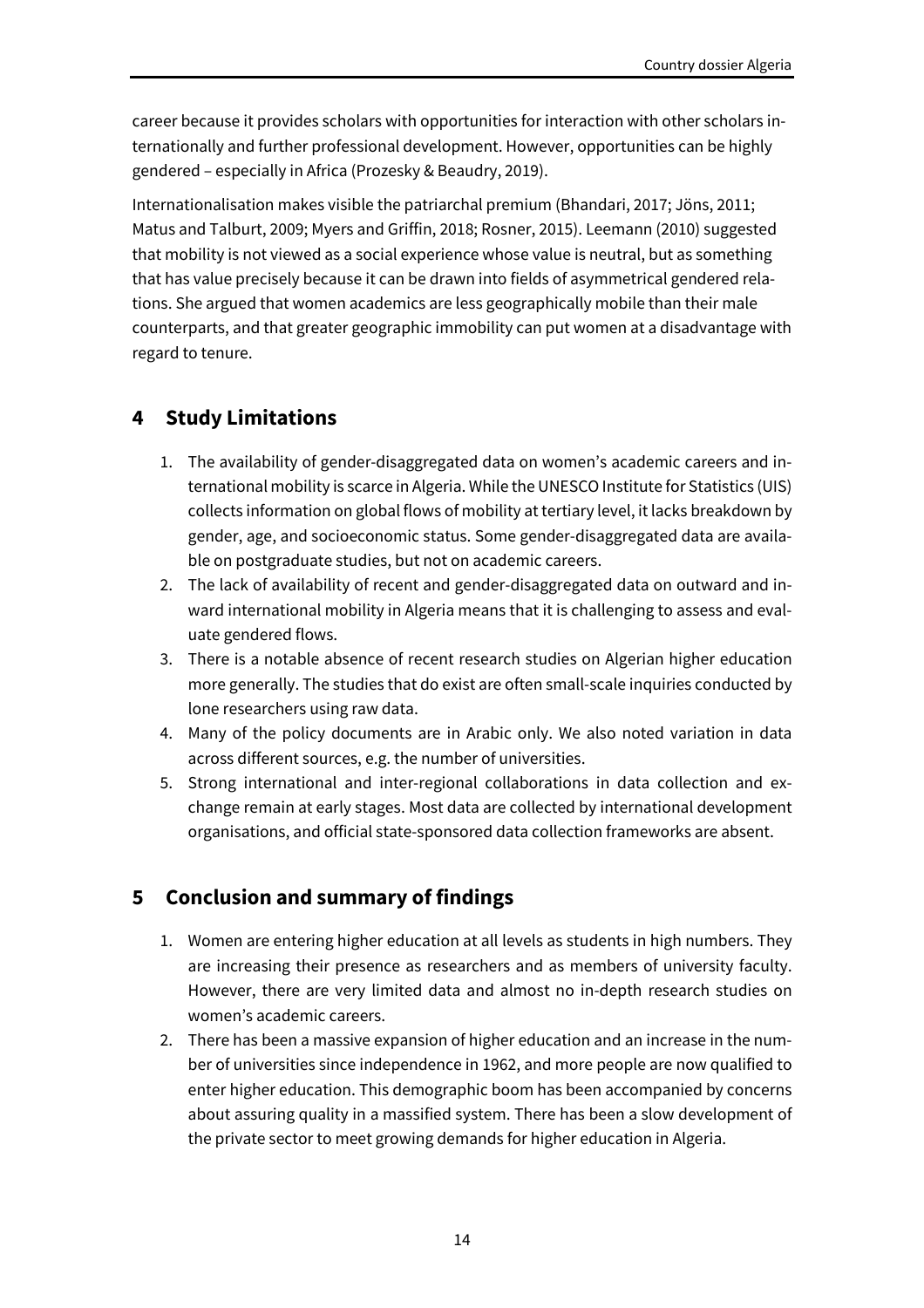- 3. Language: primary and secondary education is in Arabic, but many university-level disciplines are taught in French, and English is rapidly becoming the language of research – especially in the STEM disciplines – and is associated with international mobility.
- 4. The research culture is highly criticised, e.g. for its lack of links with industry, and lack of possibilities for publication. Low publication rates in international journals have an impact on Algeria's position in university world rankings.

# **6 Recommendations**

- **Women's Academic Career Development**: Female scholars need to be supported to progress professionally, e.g. via opportunities for research and publication internationally, international mentorship and mobility. It is also important to review the collection and availability of gender-disaggregated statistical data and facilitate the development of qualitative studies on diverse aspects of gender in Algerian higher education, e.g. postgraduate study, career progression, and research opportunities. The Humboldt Foundation could consider targeted programmes for advancing gender equity in Algerian higher education, e.g. gender mainstreaming.
- **Building Research Capacity and Culture**: To consider how internationalisation opportunities could be linked to the development of skills and knowledge to build the research capacity and culture in Algerian universities – especially for women.
- **Quality Assurance and Resourcing Higher Education**: There is an urgent need to reduce the staff–student ratio in Algerian universities by ensuring and resourcing a steady flow of qualified academics, and to provide incentives for internationalised Algerian academics to return home to build capacity within the Algerian higher education sector. The Humboldt Foundation could consider research programmes for developing quality higher education in Algeria.
- **Language Opportunities**: As French tends to be the major foreign language in Algeria, any Humboldt Foundation international mobility programmes will need to provide English language support.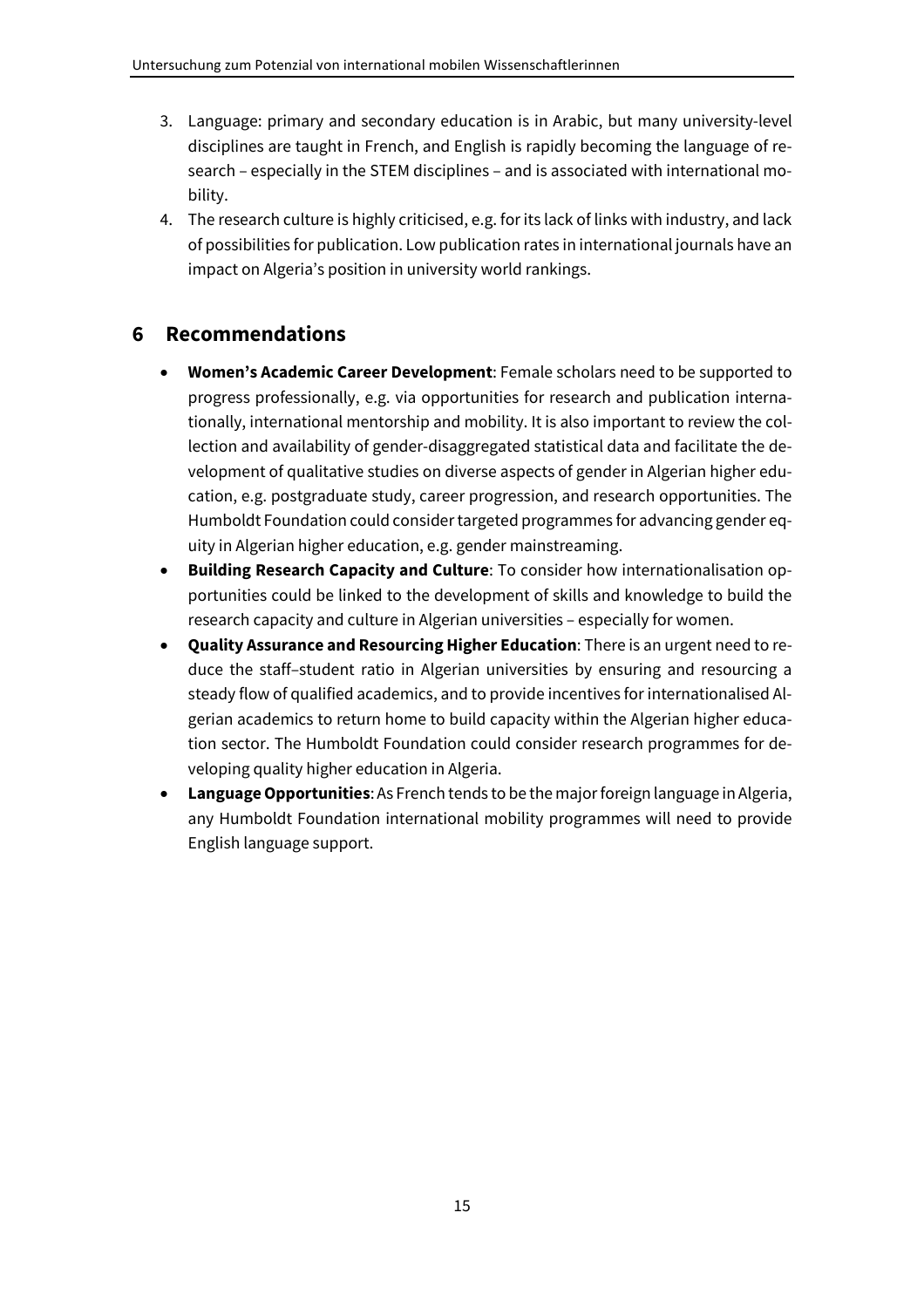### **References**

- Benouar, D. (2013). Algerian Experience in Education, Research and Practice. Procedia Social and Behavioral Sciences, 102, 361–367. https://doi.org/10.1016/j.sbspro.2013.10.751
- Benrabah, M. (2014). Competition between four "world" languages in Algeria. Journal of World Languages, 1(1), 38–59. https://doi.org/10.1080/21698252.2014.893676
- Bensouiah, A. (2018). HE system under pressure as student numbers mount. 07 September 2018. https://www.universityworldnews.com. Accessed 20 November 2020.
- Bensouiah, A. (2020a). Calls for scientific diaspora to aid national development. https://www.universityworldnews.com. October, 2020. Accessed 5 November 2020.
- Bensouiah, A. (2020b). New minister puts damper on switch to English in HE. https://www.universityworldnews.com/post.php?story=20200121075558324. Accessed 20 November 2020.
- Benounissa, L. & Benabou, D.J. (2015), Quality of Higher Education in Algeria. Journal of Economic Studies. Algeria
- Bhandari, R. (2017) Women on the Move: The Gender Dimensions of Academic Mobility. New York, NY: Institute of International Education.
- British Council, (2015). Education in North Africa since Independence. Country Profile: Algeria.
- Cheddadi, S. (2018) The Fulbright Program in Algeria (2008-2016): Higher Education, Soft Power, and Transnational Intellectual Subjects. University of Kansas, PROQUEST Dissertations Publishing, 13422943
- CNES (2006). Rapport national sur le développement humain. Alger, Conseil national économique et social, 102 p
- European Commission, (2018). Overview of the Higher Education System: Algeria. https://eacea.ec.europa.eu/sites/eacea-site/files/countryfiche\_algeria\_2018.pdf. Accessed 20 November 2020.
- ESAGOV, (2019), L'Enseignement Supérieur Algérien à l'heure de la Gouvernance Universitaire. www.esagovproject.eu Accessed 4 October 2021.
- Direction Générale de la Recherche Scientifique et du Développement Technologique DGRSDT (2016) Bulletin d'information mensuel http://www.dgrsdt.dz/v1/Accessed 15 November, 2020.
- Greene, J., and Richmond, G. (2016) An Exploration of Women Academic Scientists' Experiences with Gender in North Africa and the United States. International Journal of Gender, Science and Technology, Vol.8, No.2 243-257.
- IPU (2018) Inter-Parliamentary Union- Algeria https://www.ipu.org/parliament/DZ Accessed 20 October, 2020.
- Jacob, C. (2019). 'Back to the "futur": Mobility and immobility through English in Algeria. Language & Communication, 68, 6-16. https://doi.org/10.1016/j.langcom.2018.11.004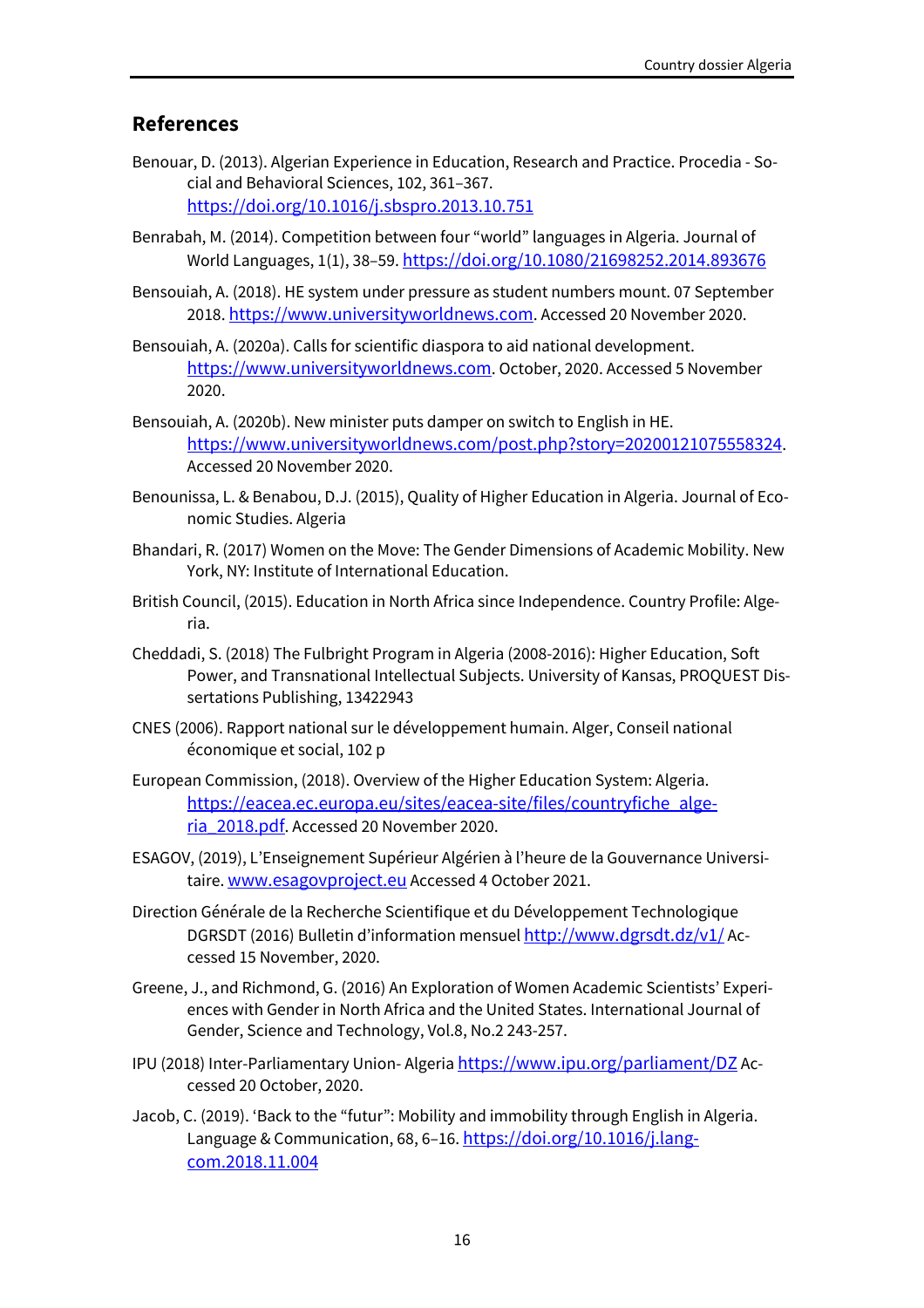- Jöns, H. (2011). Transnational academic mobility and gender. Globalisation, Societies and Education, 9(2), 183-209. https://doi.org/10.1080/14767724.2011.577199.
- Karam, C.M. & Afiouni, F. (2014) Localizing women's experiences in academia: multilevel factors at play in the Arab Middle East and North Africa, The International Journal of Human Resource Management, 25:4, 500-538, DOI: 10.1080/09585192.2013.792857.
- Leemann, R. J. (2010). Gender inequalities in transnational academic mobility and the ideal type of academic entrepreneur. Discourse: Studies in the Cultural Politics of Education, 31(5), 605–625. https://doi.org/10.1080/01596306.2010.516942
- Matus, C., & Talburt, S. (2009). Spatial imaginaries: Universities, internationalization, and feminist geographies. Discourse: Studies in the Cultural Politics of Education, 30(4), 515–527. https://doi.org/10.1080/01596300903237271
- Mebroukine, A. (2015). Algerian Highly Skilled Migration: The Aetiology of a Disaster. In P. Fargues & A. Venturini (Eds.), Migration from North Africa and The Middle East: Skilled Migrants, Development and Globalisation (1st ed., pp. 196–208). I.B. Tauris & Co Ltd; Bloomsbury Collections. http://www.bloomsburycollections.com/book/migration-from-north-africa-and-the-middle-east-skilled-migrants-development-and-globalisation/ch12-algerian-highly-skilled-migration-the-aetiology-of-a-disaster-text-reviewed-and-amended-by-aurelieboursier/
- Meyer, J.-B., & Benguerna, M. (2019). Higher education and human resources capacity building in Algeria. International Journal of Technology Management & Sustainable Development, 18(3), 229-241. https://doi.org/10.1386/tmsd\_00007\_1
- Ministry of Higher Education and Scientific Research (MESRS). (2017). Overview of Algeria's Higher Education from 2009 – 2015.
- Moghadam, V.M. (2008) Algerian women in movement: three waves of feminist activism. In, K. Henriksson & A. Kynsilehto (eds) Building Peace by Intercultural Dialogue. Tampere, Finland: Tampere Peace Research Institute
- Morley, L., Leyton, D., & Hada, Y. (2019). The affective economy of internationalisation: Migrant academics in and out of Japanese higher education. Policy Reviews in Higher Education, 3(1), 51-74. https://doi.org/10.1080/23322969.2018.1564353
- Morley, L., Roberts, P., & Ota, H. (2020). The affective assemblage of internationalisation in Japanese higher education. Higher Education. https://doi.org/10.1007/s10734- 020-00593-4
- Myers, R. M., & Griffin, A. L. (2018). The Geography of Gender Inequality in International Higher Education. Journal of Studies in International Education, 23(4), 429–450. https://doi.org/10.1177/1028315318803763
- OECD (2020) COVID-19 crisis in the MENA region: impact on gender equality and policy responses. https://read.oecd-ilibrary.org/view/?ref=134\_134470 w95kmv8khl&title=COVID-19-crisis-in-the-MENA-region-impact-on-genderequality-and-policy-responses Accessed 15 October, 2020
- ONS, (2006). L'Algérie en quelques chiffres. Résultats 2005. n° 36, 57 p.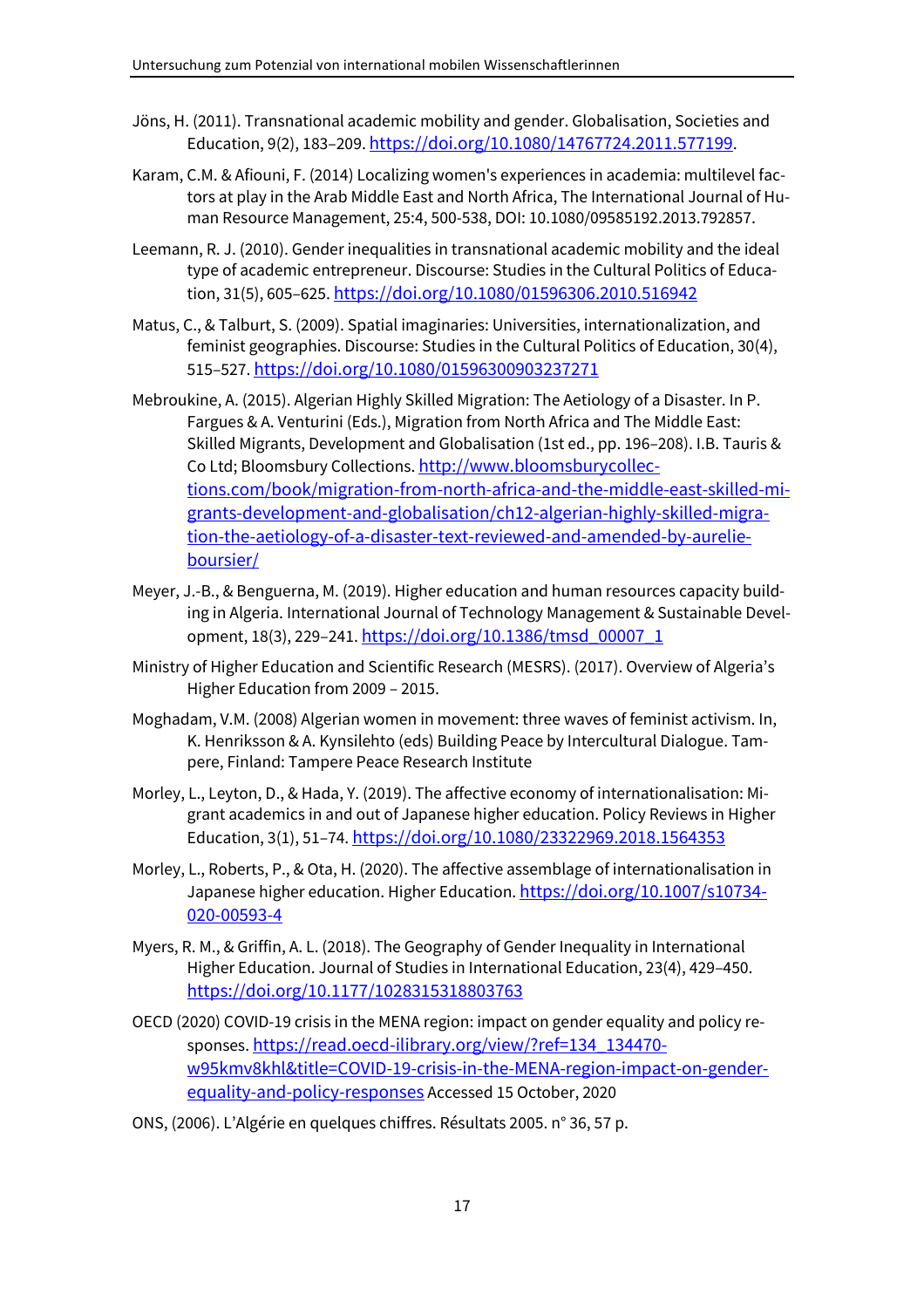- ONS, (2009). L'Algérie en quelques chiffres. Résultats 2008. n° 39, 62 p. ONS, (2009b), RGPH 2008. Les principaux résultats du sondage au 1/10ème . Alger, Office national des statistiques, 189 p. Collections statistiques, Série S, statistiques sociales, n°142.
- ONS, (2010). L'Algérie en quelques chiffres. Résultats 2007-2009. n° 40, 63 p.
- ONS, (2011). Education et scolarisation en Algérie à travers les résultats du RGPH 2008. Résultats par wilaya. Alger, Office National des Statistiques173 p. (Collections statistiques, Série S, statistiques sociales, n° 157).
- ONS, (2013). Annuaire Statistique de l'Algérie, résultats 2009-2011. Alger, Office National des Statistiques, 372 p. Annuaire n° 29.
- Ouadah-Bedidi, Z. (2018) Gender Inequity in Education in Algeria: When Inequalities are Reversed. Journal of Education & Social Policy Vol. 5, No. 2, doi:10.30845/jesp. v5n2p10.
- Prozesky, H., and Beaudry, C. (2019) Mobility, Gender and Career Development in Higher Education: Results of a Multi-Country Survey of African Academic Scientists. Social Sciences. 8, 188; doi:10.3390/socsci8060188.
- Rosner, I. D. (2015). Gender Orders in the Internationalization Process: from Outside in and from Inside out. Tiltai, 69(1), 157–164. https://doi.org/10.15181/tbb.v69i1.1057
- Saad, M., Guermat, C., & Boutifour, Z. (2020). The interaction between academia and industry and its impact on national innovation capacity: The case of Algeria. Industry and Higher Education, 095042222093141. https://doi.org/10.1177/0950422220931418
- Satti Osman Mohamed Nour, S., (2019). Migration of higher education students from North Africa Region, MERIT Working Papers 2019-010, United Nations University - Maastricht Economic and Social Research Institute on Innovation and Technology (MERIT).
- SHEMERA, (2014). National Report: Algeria. http://shemera.eu/sites/shemera/files/NR%20Algeria%20EN.pdf. Accessed 14 December 2020.
- Times Higher (2020) https://www.timeshighereducation.com/world-university-rankings/ferhat-abbas-setif-university-1
- UNESCO Institute for Statistics (UIS) (2020a) http://data.uis.unesco.org/ Accessed 20 October, 2020
- UNESCO Institute for Statistics (UIS) (2020b). Global Flow of Tertiary-Level Students. http://uis.unesco.org/en/uis-student-flow Accessed 20 October, 2020.
- UNFPA, (2020). Country Profile: Algeria www.unfpa.org World Population Overview. Country Profile: Algeria https://worldpopulationreview.com/countries/algeria-popu**lation** Accessed 20 October, 2020
- World Economic Forum, (2020) Global Gender Gap Report 2020 http://www3.weforum.org/docs/WEF\_GGGR\_2020.pdf. Accessed 20 November 2020.
- United Nations University (2016) https://ehs.unu.edu/research/higher-education-cooperation-with-the-pan-african-university-institute-of-water-and-energy-sciences-including-climate-change-phase-2-pauwes-2.html#outline Accessed 20 October, 2020